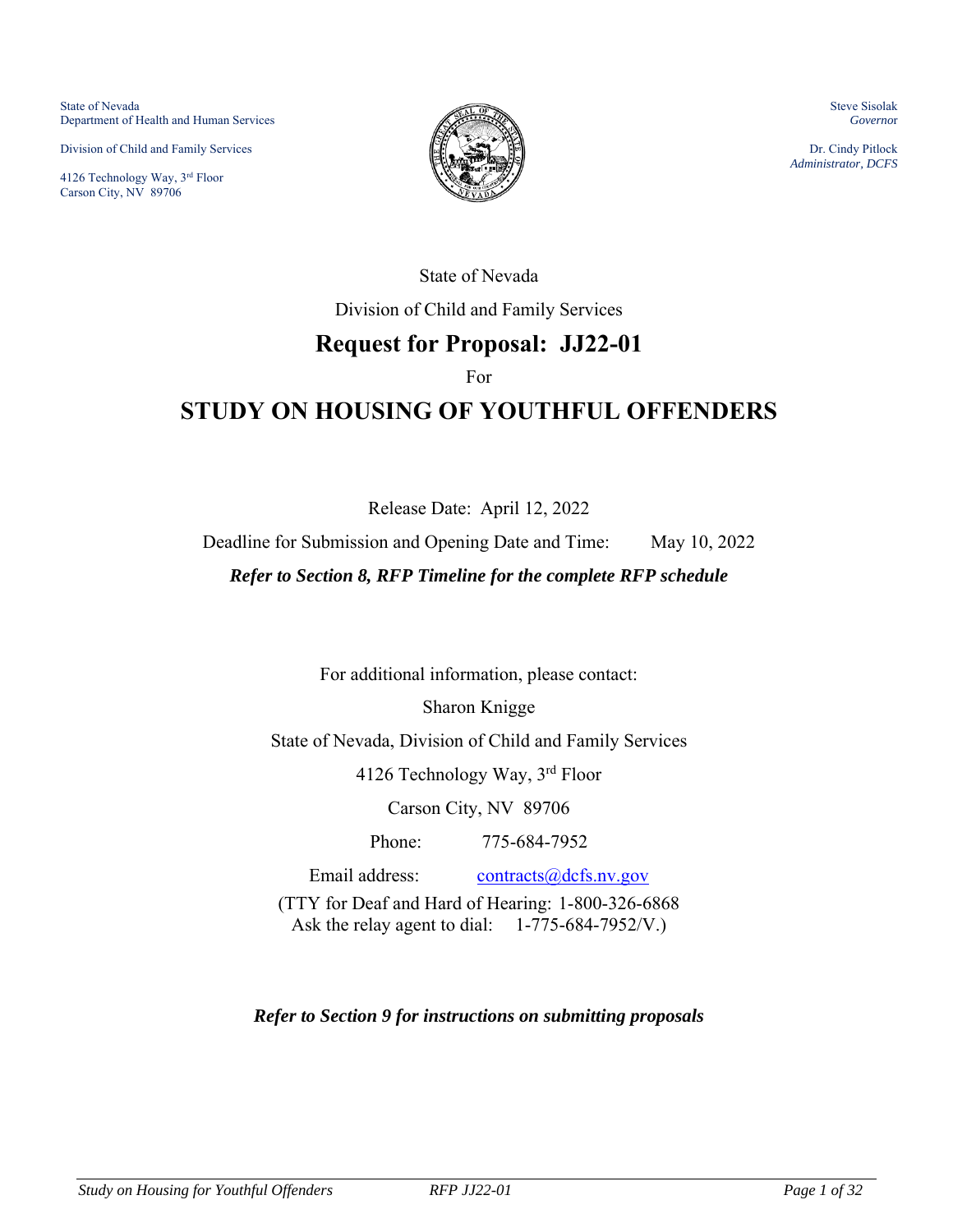#### **VENDOR INFORMATION SHEET FOR RFP JJ22-01**

#### **Vendor Shall:**

- A) Provide all requested information in the space provided next to each numbered question. The information provided in Sections V1 through V3 shall be used for development of the contract;
- B) Type or print responses; and
- C) Include this Vendor Information Sheet in Section III of the Technical Proposal.

| $x + 4$ | <b>Company Name</b> |
|---------|---------------------|
|         |                     |

| <b>Company Address</b> |                        |  |
|------------------------|------------------------|--|
| V <sub>2</sub>         | <b>Street Address:</b> |  |
|                        | City, State, Zip Code: |  |

| V <sub>3</sub> | <b>Telephone Numbers</b> |                  |               |                  |
|----------------|--------------------------|------------------|---------------|------------------|
|                |                          | <b>Area Code</b> | <b>Number</b> | <b>Extension</b> |
|                | Telephone:               |                  |               |                  |
|                | Fax:                     |                  |               |                  |
|                | Toll Free:               |                  |               |                  |

| V <sub>4</sub> | <b>Contact Person for Questions / Contract Negotiations,</b><br>including address if different than above |  |  |
|----------------|-----------------------------------------------------------------------------------------------------------|--|--|
|                | Name:                                                                                                     |  |  |
|                | Title:                                                                                                    |  |  |
|                | Address:                                                                                                  |  |  |
|                | Email Address:                                                                                            |  |  |
|                | Telephone Number:                                                                                         |  |  |
|                | Fax:                                                                                                      |  |  |

|                | Name of Individual Authorized to Bind the Organization |  |  |
|----------------|--------------------------------------------------------|--|--|
| V <sub>5</sub> | \ame:                                                  |  |  |
|                | Title:                                                 |  |  |

|                | Signature (Individual shall be legally authorized to bind the vendor per NRS 333.337) |       |  |  |
|----------------|---------------------------------------------------------------------------------------|-------|--|--|
| V <sub>6</sub> | Signature:                                                                            | Date: |  |  |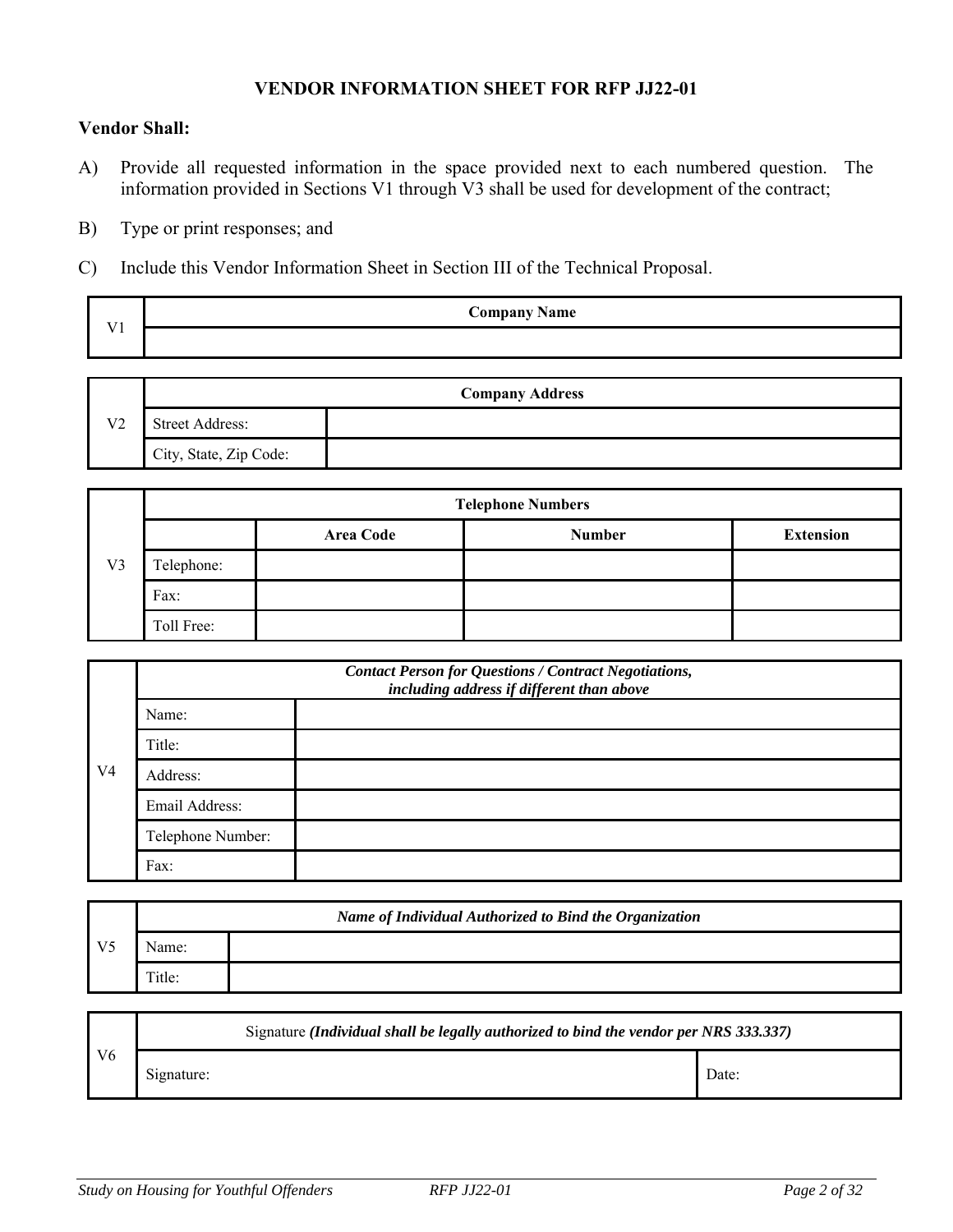# **TABLE OF CONTENTS**

| 2.              |                                                                        |  |
|-----------------|------------------------------------------------------------------------|--|
| 3.              |                                                                        |  |
| 4.              |                                                                        |  |
| 5.              |                                                                        |  |
| 6.              |                                                                        |  |
| 7.              |                                                                        |  |
| 8.              |                                                                        |  |
| 9.              | PROPOSAL SUBMISSION REQUIREMENTS, FORMAT AND CONTENT11                 |  |
| 10.             |                                                                        |  |
| 11.             |                                                                        |  |
| 12 <sub>1</sub> |                                                                        |  |
|                 | ATTACHMENT A – CONFIDENTIALITY AND CERTIFICATION OF INDEMNIFICATION 24 |  |
|                 |                                                                        |  |
|                 |                                                                        |  |
|                 |                                                                        |  |
|                 |                                                                        |  |
|                 |                                                                        |  |
|                 |                                                                        |  |
|                 |                                                                        |  |
|                 |                                                                        |  |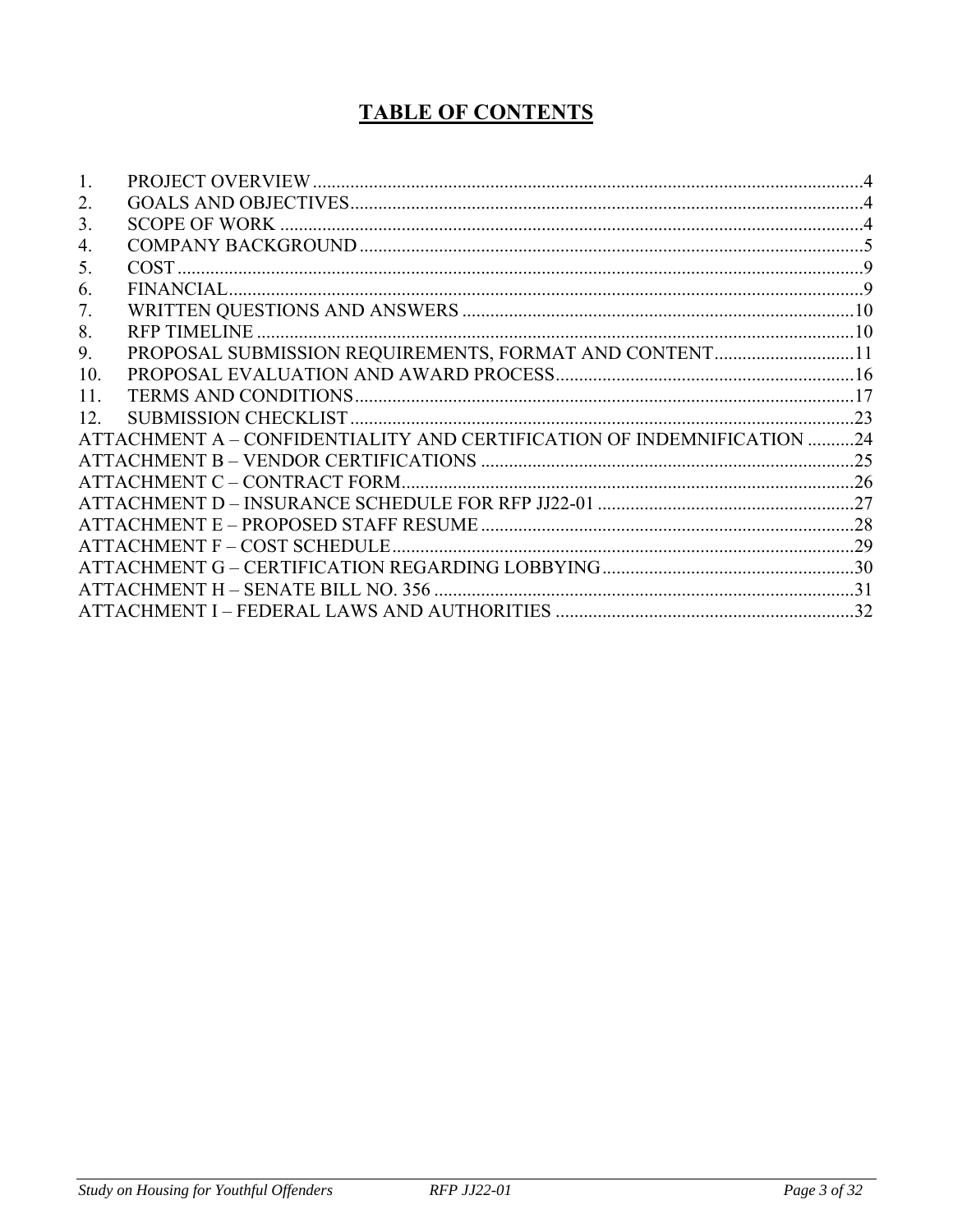**Prospective vendors are advised to review Nevada's ethical standards requirements, including but not limited to NRS 281A, NRS 333.800, and NAC 333.155.** 

**All applicable Nevada Revised Statutes (NRS) and Nevada Administrative Code (NAC) documentation can be found at: [www.leg.state.nv.us/law1.cfm](http://www.leg.state.nv.us/law1.cfm)** 

#### <span id="page-3-0"></span>**1. PROJECT OVERVIEW**

1.1. Senate Bill SB 356, Attachment H, requires the Division of Child and Family services of the Department of Health and Human Services to complete a study of certain issues related to the housing of youthful offenders. Once the study is completed, a report of the findings will be shared with the Legislative Counsel Bureau and transmitted to a Legislative Committee.

#### <span id="page-3-1"></span>**2. GOALS AND OBJECTIVES**

A contractor will be hired to study the feasibility of:

- 2.1. Housing youthful offenders regionally, in facilities of the Division or in county facilities;
- 2.2. Developing a new model relating to the housing of youthful offenders in which youthful offenders who are between 18 and 24 years of age, who have been convicted as adults and who will be released from confinement before reaching 25 years of age would be housed separately from offenders who will not be released from confinement before reaching 25 years of age.

#### <span id="page-3-2"></span>**3. SCOPE OF WORK**

The study must include, without limitation, a review and consideration of the following issues:

- 3.1. With respect to housing youthful offenders regionally, in facilities of the Division or in county facilities:
	- 3.1.1 An investigation of the costs of upgrading facilities or new construction.
	- 3.1.2 The complexities of entering into a memorandum of understanding between the Department and the Division whereby appropriately trained staff of the Department would, if necessary, be assigned to work in facilities of the Division.
	- 3.1.3 Any potential savings in costs at the Department resulting from no longer housing youthful offenders that could potentially be shifted to the Division or to counties.
	- 3.1.4 Any other issues relating to budgeting.
	- 3.1.5 An analysis of the costs and benefits of implementing the proposal.
	- 3.1.6 Any other issues deemed pertinent by the Department or Division.
- 3.2. With respect to developing a new model relating to the housing of youthful offenders in which youthful offenders who are between 18 and 24 years of age, who have been convicted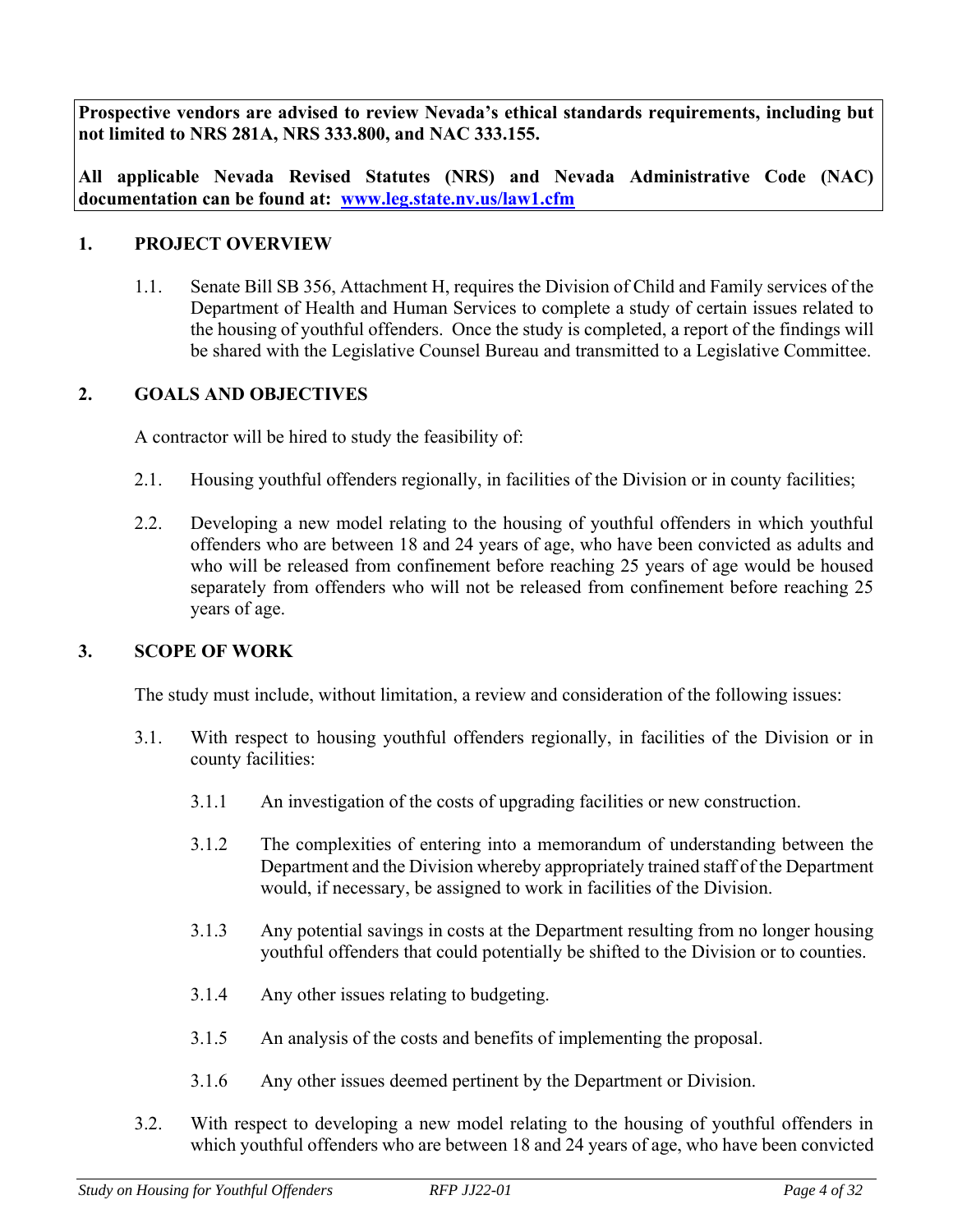as adults and who will be released from confinement before reaching 25 years of age would be housed separately from offenders who will not be released from confinement before reaching 25 years of age:

- 3.2.1 A review of necessary statutory and regulatory changes.
- 3.2.2 Models from other states.
- 3.2.3 Estimates of expected costs.
- 3.2.4 Any other issues relating to budgeting.
- 3.2.5 An analysis of the costs and benefits of the proposal.
- 3.2.6 Any other issues deemed pertinent by the Department or Division.
- 3.3. Reports of findings of study:
	- 3.3.1 Bill language includes "No later than July 1, 2022, the Department and the Division shall prepare and submit a report of the findings of the study to the Director of the Legislative Counsel Bureau for transmittal to a Legislative Committee on Child Welfare and Juvenile Justice".
	- 3.3.2 Vendor shall provide a finalized report and all supporting materials to the Division, however, the Division understands the report requirement stated in the bill may not be feasible. In your response, please provide the earliest date for completion of the study and submittal of the report of findings. Vendor will be available for followup questions and revisions until the termination of the contract.

#### <span id="page-4-0"></span>**4. COMPANY BACKGROUND**

#### 4.1. VENDOR INFORMATION

| Ouestion                                                                                                 | <b>Response</b> |
|----------------------------------------------------------------------------------------------------------|-----------------|
| Company Name:                                                                                            |                 |
| Ownership (sole proprietor, partnership, etc.):                                                          |                 |
| State of incorporation:                                                                                  |                 |
| Date of incorporation:                                                                                   |                 |
| $#$ of years in business:                                                                                |                 |
| List of top officers:                                                                                    |                 |
| Location of company headquarters, to include<br>City and State:                                          |                 |
| Location(s) of the office that shall provide the<br>services described in this RFP:                      |                 |
| Number of employees locally with the<br>expertise to support the requirements identified<br>in this RFP: |                 |

4.1.1 Vendors shall provide a company profile in the table format below.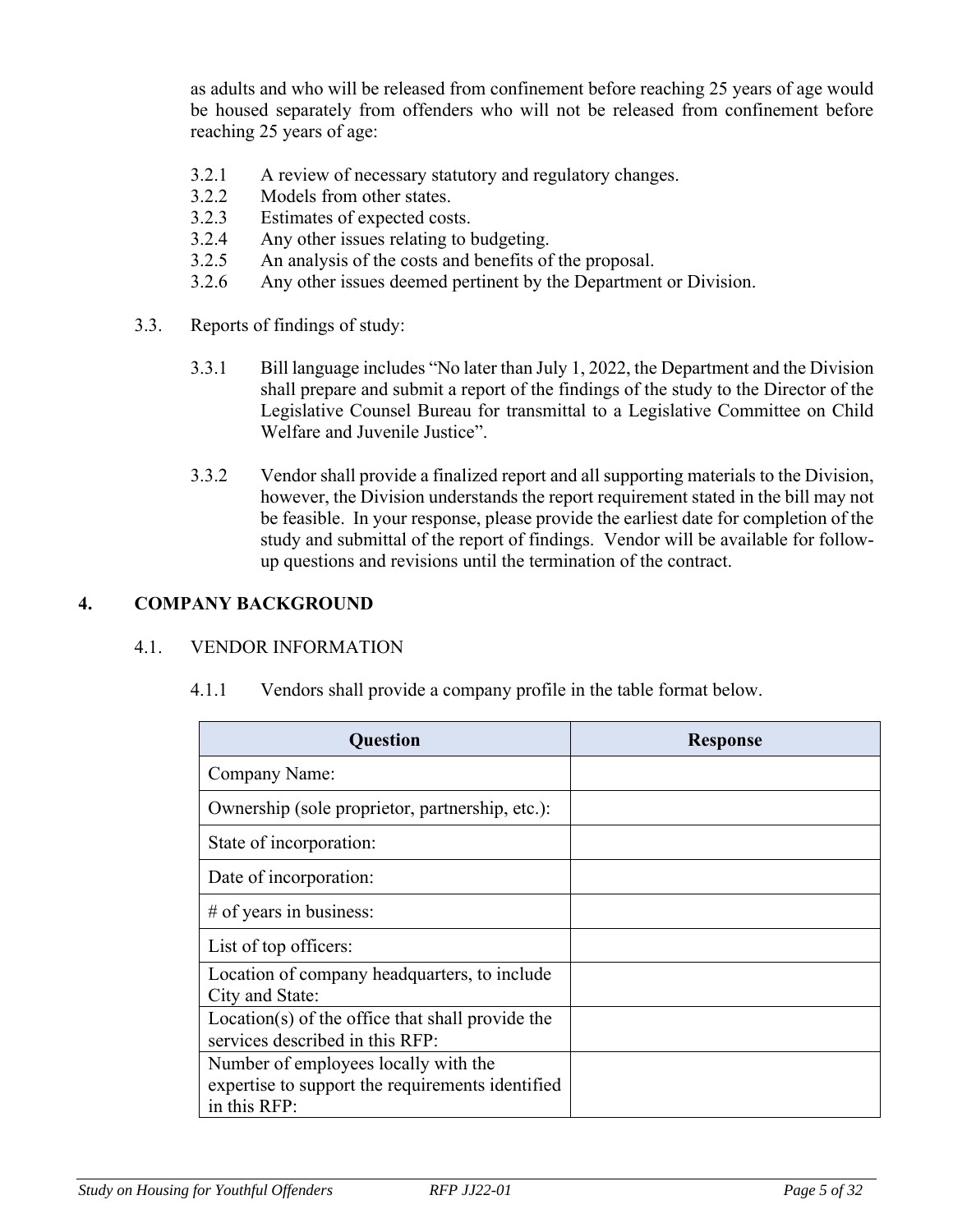| Question                                                                                 | <b>Response</b> |
|------------------------------------------------------------------------------------------|-----------------|
| Number of employees nationally with the<br>expertise to support the requirements in this |                 |
| RFP:                                                                                     |                 |
| Location(s) from which employees shall be                                                |                 |
| assigned for this project:                                                               |                 |

- 4.1.2 Pursuant to NRS 333.3354, the State of Nevada awards a five percent (5%) preference to a vendor certifying that its principal place of business is in Nevada. The term 'principal place of business' has the meaning outlined by the United States Supreme Court in Hertz Corp v. Friend, 559 U.S. 77 (2010), typically meaning a company's corporate headquarters. This preference cannot be combined with any other preference, granted for the award of a contract using federal funds, or granted for the award of a contract procured on a multi-state basis. To claim this preference a business must submit a letter with its proposal showing that it qualifies for the preference.
- 4.1.3 **Please be advised**, pursuant to NRS 80.010, a corporation organized pursuant to the laws of another state shall register with the State of Nevada, Secretary of State's Office as a foreign corporation before a contract can be executed between the State of Nevada and the awarded vendor, unless specifically exempted by NRS 80.015.
- 4.1.4 The selected vendor, prior to doing business in the State of Nevada, shall be appropriately licensed by the State of Nevada, Secretary of State's Office pursuant to NRS 76. Information regarding the Nevada Business License can be located at [http://nvsos.gov.](http://nvsos.gov/)

| <b>Question</b>                 | <b>Response</b> |
|---------------------------------|-----------------|
| Nevada Business License Number: |                 |
| Legal Entity Name:              |                 |

Is "Legal Entity Name" the same name as vendor is doing business as?

| - - |  | - |  |
|-----|--|---|--|
|-----|--|---|--|

If "No," provide explanation.

- 4.1.5 Vendors are cautioned that some services may contain licensing requirement(s). Vendors shall be proactive in verification of these requirements prior to proposal submittal. Proposals that do not contain the requisite licensure may be deemed non-responsive.
- 4.1.6 Has the vendor ever been engaged under contract by any State of Nevada agency?

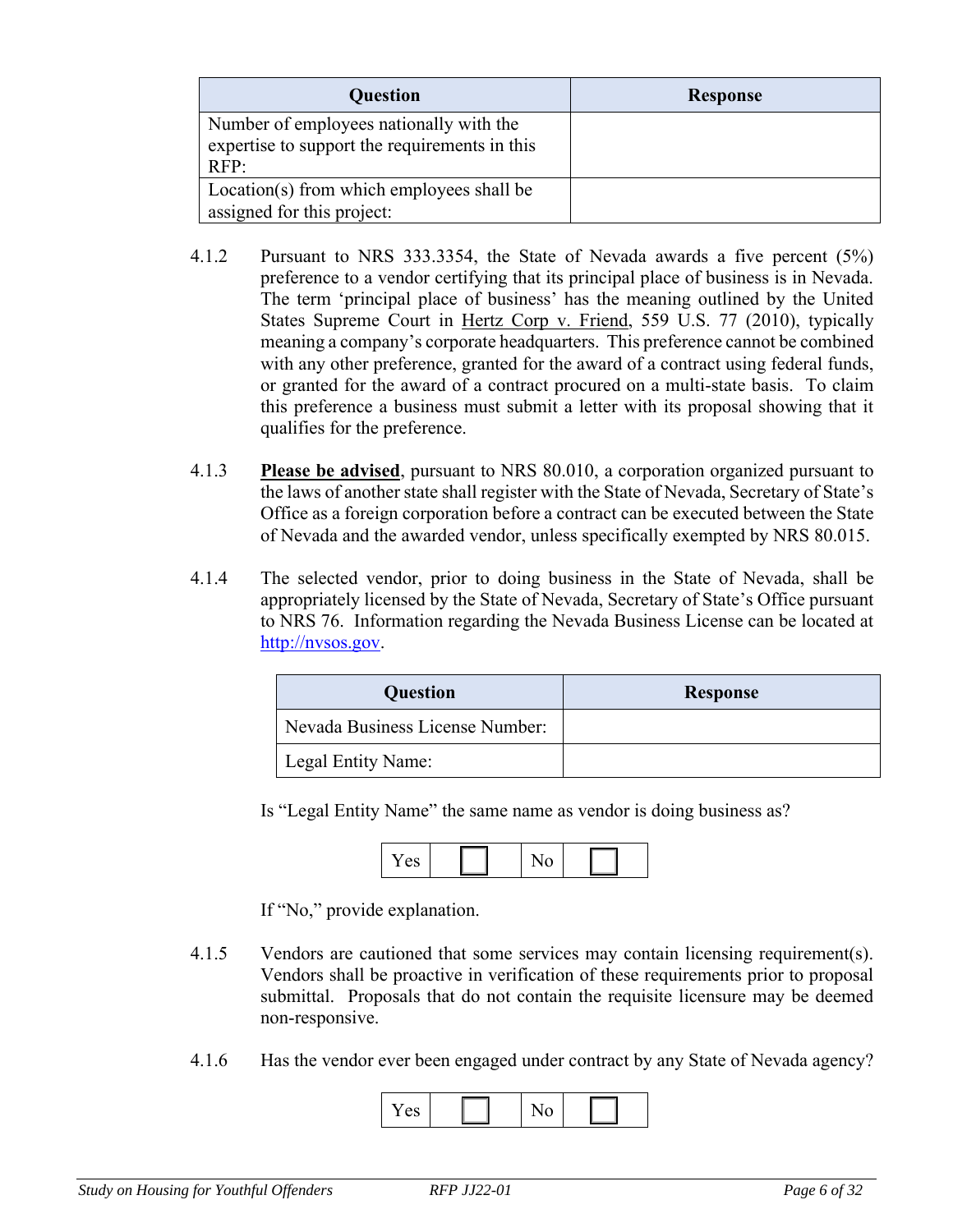If "Yes," complete the following table for each State agency for whom the work was performed. Table can be duplicated for each contract being identified.

| <b>Question</b>                     | <b>Response</b> |
|-------------------------------------|-----------------|
| Name of State agency:               |                 |
| State agency contact name:          |                 |
| Dates when services were performed: |                 |
| Type of duties performed:           |                 |
| Total dollar value of the contract: |                 |

4.1.7 Are you now or have you been within the last two (2) years an employee of the State of Nevada, or any of its agencies, departments, or divisions?



If "Yes", please explain when the employee is planning to render services, while on annual leave, compensatory time, or on their own time?

If you employ (a) any person who is a current employee of an agency of the State of Nevada, or (b) any person who has been an employee of an agency of the State of Nevada within the past two (2) years, and if such person shall be performing or producing the services which you shall be contracted to provide under this contract, you shall disclose the identity of each such person in your response to this RFP, and specify the services that each person shall be expected to perform.

4.1.8 Disclosure of any significant prior or ongoing contract failures, contract breaches, civil or criminal litigation in which the vendor has been alleged to be liable or held liable in a matter involving a contract with the State of Nevada or any other governmental entity. Any pending claim or litigation occurring within the past six (6) years which may adversely affect the vendor's ability to perform or fulfill its obligations if a contract is awarded as a result of this RFP shall also be disclosed.

Does any of the above apply to your company?



If "Yes", please provide the following information. Table can be duplicated for each issue being identified.

| Question                                       | <b>Response</b> |
|------------------------------------------------|-----------------|
| Date of alleged contract failure or<br>breach: |                 |
| Parties involved:                              |                 |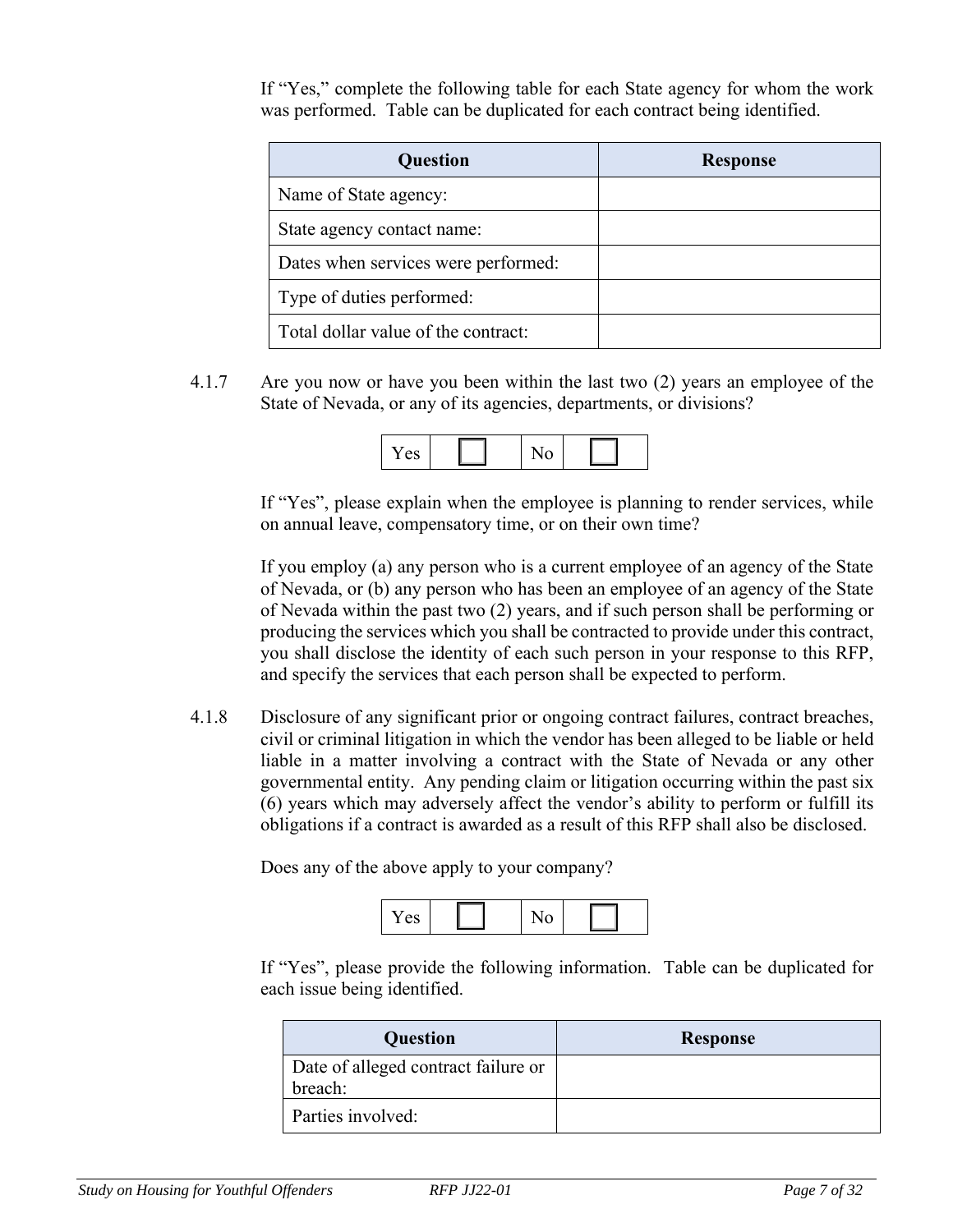| <b>Question</b>                                                                                                            | <b>Response</b> |                    |
|----------------------------------------------------------------------------------------------------------------------------|-----------------|--------------------|
| Description of the contract<br>failure, contract breach, or<br>litigation, including the products<br>or services involved: |                 |                    |
| Amount in controversy:                                                                                                     |                 |                    |
| Resolution or current status of the<br>dispute:                                                                            |                 |                    |
| If the matter has resulted in a<br>court case:                                                                             | Court           | <b>Case Number</b> |
| Status of the litigation:                                                                                                  |                 |                    |

- 4.1.9 Vendors shall review and provide if awarded a contract the insurance requirements as specified in *Attachment D, Insurance Schedule for RFP JJ22-01.*
- 4.1.10 Company background/history and why vendor is qualified to provide the services described in this RFP. Limit response to no more than five (5) pages.
- 4.1.11 Provide a brief description of the length of time vendor has been providing services described in this RFP to the public and/or private sector.

#### **4.2 SUBCONTRACTOR INFORMATION**

Subcontractors are defined as a third party, not directly employed by the contractor, who shall provide services identified in this RFP. This does not include third parties who provide support or incidental services to the contractor.

4.2.1 Does this proposal include the use of subcontractors?



If "Yes", vendors shall:

- 4.2.1.1 Identify specific subcontractors and the specific requirements of this RFP for which each proposed subcontractor shall perform services.
- 4.2.1.2 If any tasks are to be completed by subcontractor(s), vendors shall:
	- A. Describe how the work of any subcontractor(s) shall be supervised, channels of communication shall be maintained and compliance with contract terms assured; and
	- B. Describe your previous experience with subcontractor(s).
- 4.2.1.3 Provide the same information for any proposed subcontractors as requested in *Section 4.1, Vendor Information*.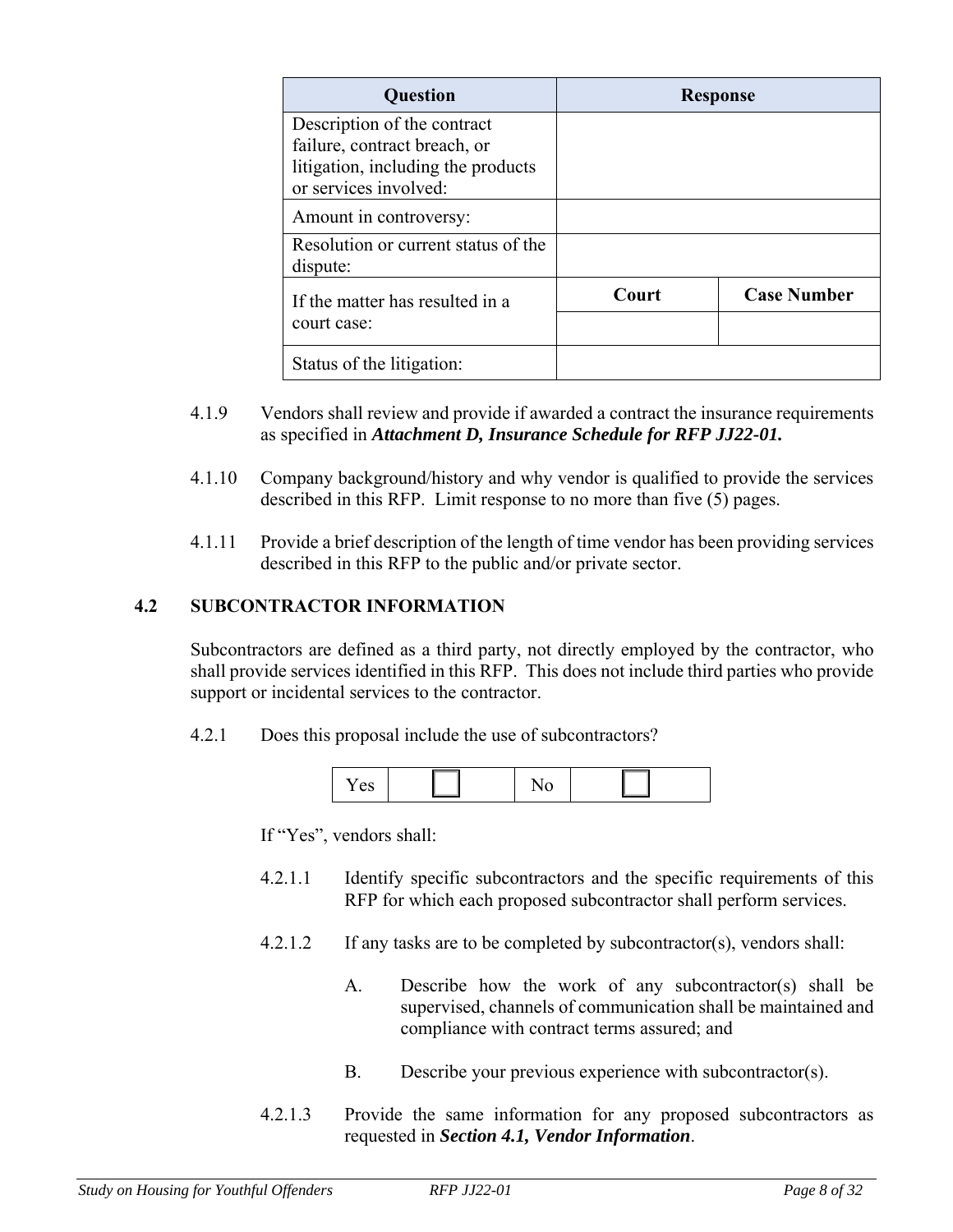- 4.2.1.4 Vendor shall not allow any subcontractor to commence work until all insurance required of the subcontractor is provided to the vendor.
- 4.2.1.5 Vendor shall notify the using agency of the intended use of any subcontractors not identified within their original proposal and provide the information originally requested in the RFP in *Section 4.2, Subcontractor Information*. The vendor shall receive agency approval prior to subcontractor commencing work.

#### **4.3 VENDOR STAFF RESUMES**

A resume shall be completed for each proposed key personnel responsible for performance under any contract resulting from this RFP per *Attachment E Proposed Staff Resume.*

#### <span id="page-8-0"></span>**5. COST**

Vendors shall submit a deliverable-based quote not to exceed the appropriation for Senate Bill 356, Attachment H. It shall be all-inclusive, but is not required to be a line-item quote.

Cost information *shall not* be included with the vendor's Technical Proposal, please refer to *Section 9, Proposal Submission Requirements, Format and Content*.

#### <span id="page-8-1"></span>**6. FINANCIAL**

#### **6.1 PAYMENT**

- 6.1.1 Upon review and acceptance by the State, payments for invoices are normally made within 30 - 45 days of receipt, providing all required information, documents and/or attachments have been received.
- 6.1.2 Pursuant to NRS 227.185 and NRS 333.450, the State shall pay claims for supplies, materials, equipment and services purchased under the provisions of this RFP electronically, unless determined by the State Controller that the electronic payment would cause the payee to suffer undue hardship or extreme inconvenience.

#### **6.2 BILLING**

- 6.2.1 The State does not issue payment prior to receipt of goods or services.
- 6.2.2 The vendor shall bill the State as outlined in the approved contract and/or payment schedule.
- 6.2.3 The State presently has a Procurement Card Program that participating State agencies may use to pay for some of their purchases. The Program is issued through a major financial institution and is treated like any other major credit card. Using agencies may desire to use the card as a method of payment. No additional charges or fees shall be imposed for using the card. Please indicate in your proposal response if you will accept

#### **6.3 TIMELINESS OF BILLING**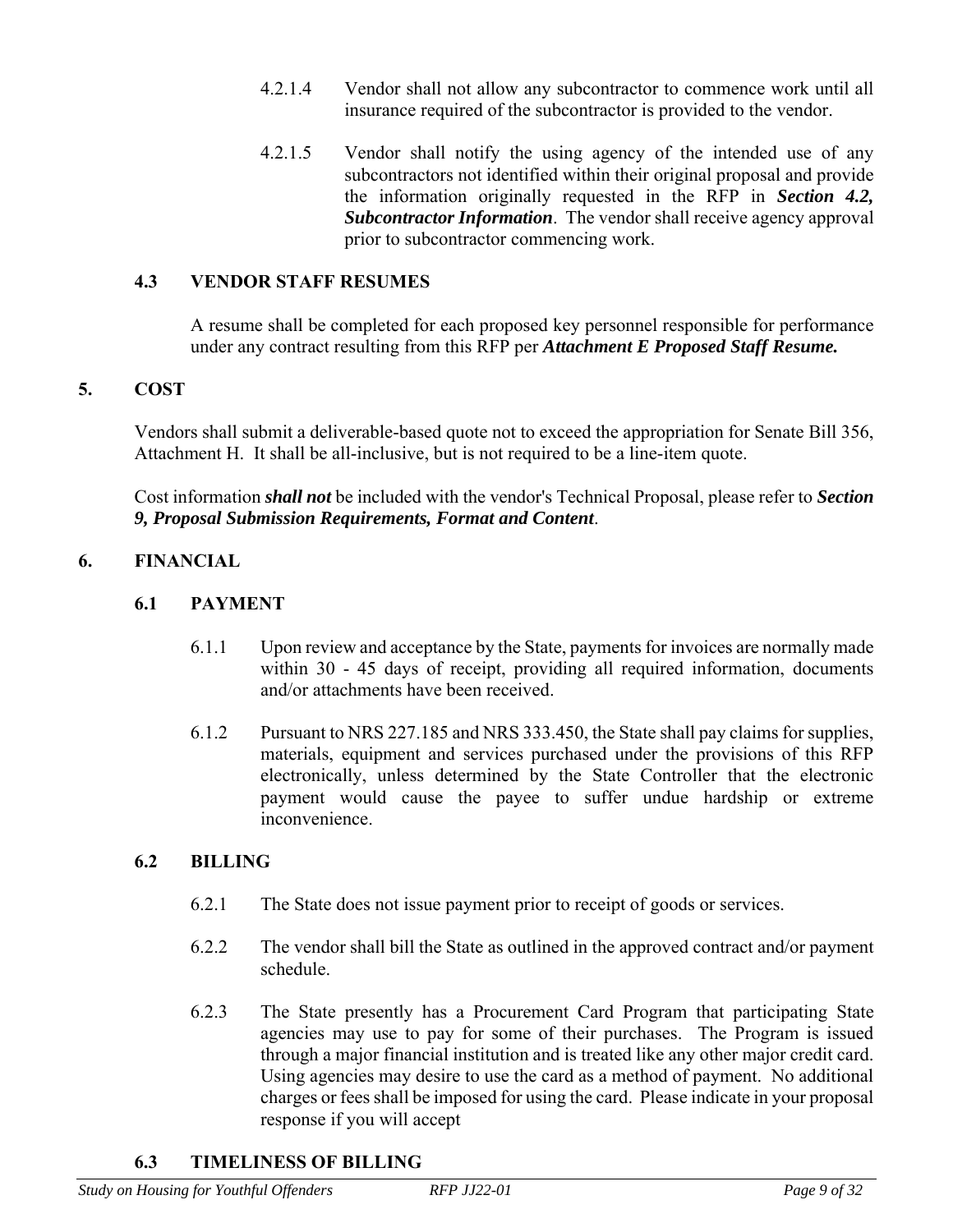The State is on a fiscal year calendar. All billings for dates of service prior to July 1 shall be submitted to the State no later than the first Friday in August of the same year. A billing submitted after the first Friday in August that forces the State to process the billing as a stale claim pursuant to NRS 353.097, shall subject the contractor to an administrative fee not to exceed \$100.00. This is the estimate of the additional costs to the State for processing the billing as a stale claim and this amount shall be deducted from the stale claims payment due the contractor.

#### <span id="page-9-0"></span>**7. WRITTEN QUESTIONS AND ANSWERS**

- 7.1 In lieu of a pre-proposal conference, the Division of Child and Family Services shall accept questions and/or comments in writing, received either by email or facsimile regarding this RFP.
- 7.2 Questions shall reference the identifying RFP number and be addressed to the State of Nevada, Division of Child and Family Services, Attn: Sharon Knigge, emailed to [contracts@dcfs.nv.gov](mailto:contracts@dcfs.nv.gov) or faxed to 775-684-7952.
- 7.3 The deadline for submitting questions is as specified in *Section 8, RFP Timeline*.
- 7.4 Vendors shall provide their company name, address, phone number, email address, fax number, and contact person when submitting questions.
- 7.5 All questions and/or comments shall be addressed in writing and responses emailed or faxed to prospective vendors on or about the date specified in *Section 8, RFP Timeline.*

#### <span id="page-9-1"></span>**8. RFP TIMELINE**

The following represents the proposed timeline for this project. All times stated are Pacific Time (PT). These dates represent a tentative schedule of events. The State reserves the right to modify these dates at any time.

| <b>Task</b>                                        | Date/Time                                                              |
|----------------------------------------------------|------------------------------------------------------------------------|
| Deadline for submitting questions                  | 04/19/2022 @ 2:00 PM                                                   |
| Answers posted to website                          | On or about $04/22/2022$                                               |
| Deadline for submission and opening of proposals   | No later than 2:00 PM on 05/10/2022                                    |
| Evaluation period (approximate time frame)         | 05/10/2022-05/13/2022                                                  |
| Selection of vendor                                | On or about 05/13/2022                                                 |
| Contract start date (contingent upon BOE approval) | Upon successful completion of<br>negotiations and final State approval |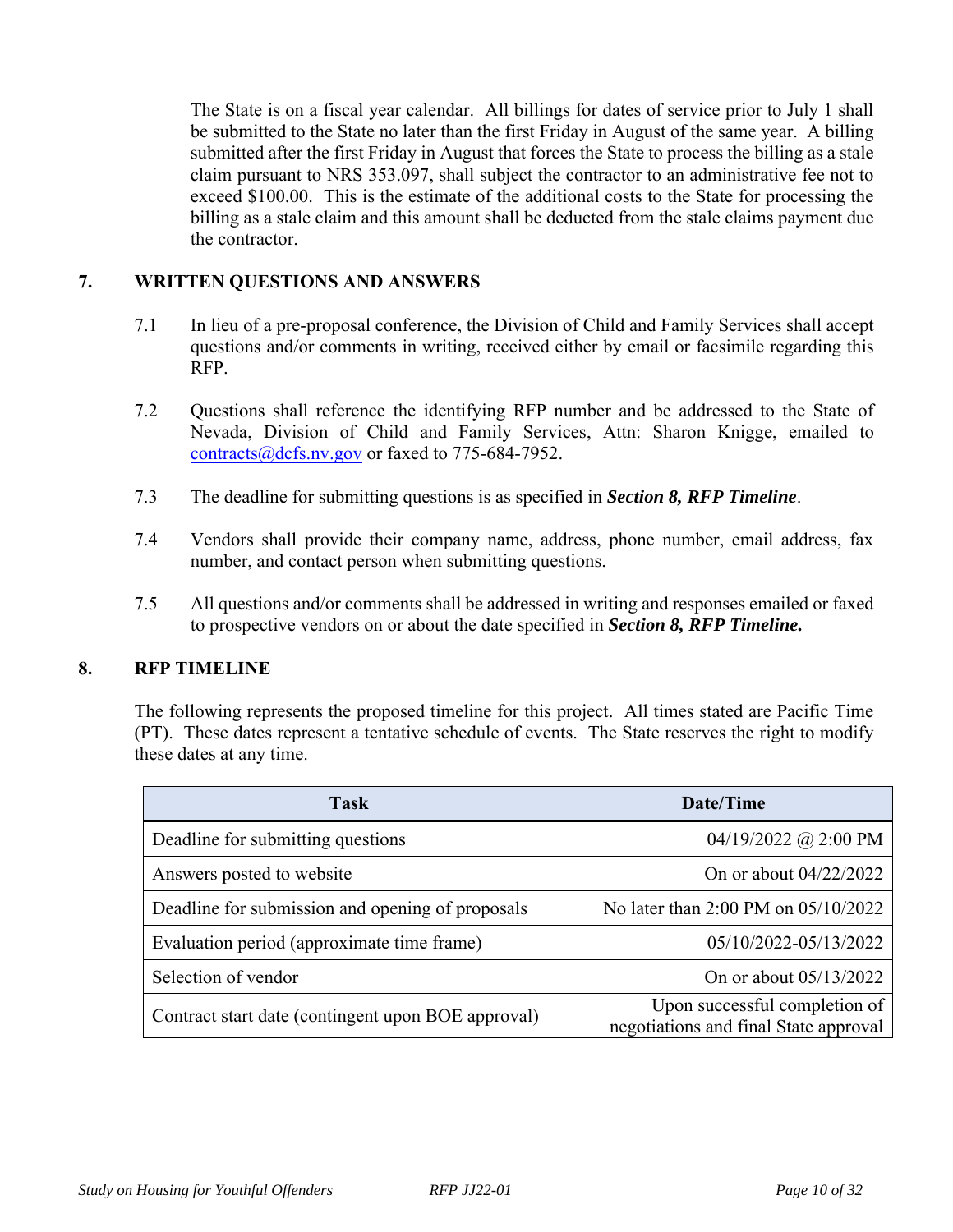#### <span id="page-10-0"></span>**9. PROPOSAL SUBMISSION REQUIREMENTS, FORMAT AND CONTENT**

#### **9.1 GENERAL SUBMISSION REQUIREMENTS**

- 9.1.1 Vendors shall submit their proposals on one (1) CD or flash drive appropriately labeled with the RFP  $\#$  and vendor's name in accordance with the instructions below.
- 9.1.2 The one (1) CD or flash drive shall contain a maximum of four (4) PDF files which may include:
	- 9.1.2.1 Technical Proposal
	- 9.1.2.2 Confidential Technical (if applicable)
	- 9.1.2.3 Cost Proposal
	- 9.1.2.4 Confidential Financial (if applicable)
- 9.1.3 Proposals shall have a technical response, which may be composed of two (2) parts in the event a vendor determines that a portion of their technical proposal qualifies as "confidential" per NRS 333.020(5)(b).
- 9.1.4 If complete responses cannot be provided without referencing confidential information, such confidential information shall be provided in accordance with *Section 9.3, Part IB – Confidential Technical Proposal and Section 9.5, Part III - Confidential Financial Information.*
- 9.1.5 Specific references made to the section, page, and/or paragraph where the confidential information can be located shall be identified on *Attachment A, Confidentiality and Certification of Indemnification* and comply with the requirements stated in *Section 9.6, Confidentiality of Proposals.*
- 9.1.6 Proposals that do not comply with the requirements may be deemed non-responsive and rejected at the State's discretion.
- 9.1.7 Each section within the technical proposal and cost proposal shall be separated by clearly marked sections with the appropriate section number and title as specified.
- 9.1.8 Although it is a public opening, only the names of the vendors submitting proposals shall be announced per NRS 333.335(6). Technical and cost details about proposals submitted shall not be disclosed.
- 9.1.9 Assistance for persons who are disabled, visually impaired or hearing-impaired who wish to attend the RFP opening is available. If special arrangements are necessary, please notify the DCFS designee as soon as possible and at least two (2) days in advance of the opening.
- 9.1.10 If discrepancies are found between two (2) or more copies of the proposal, the master copy shall provide the basis for resolving such discrepancies. If one (1) copy of the proposal is not clearly marked "MASTER," the State may reject the proposal. However, the State may at its sole option, select one (1) copy to be used as the master.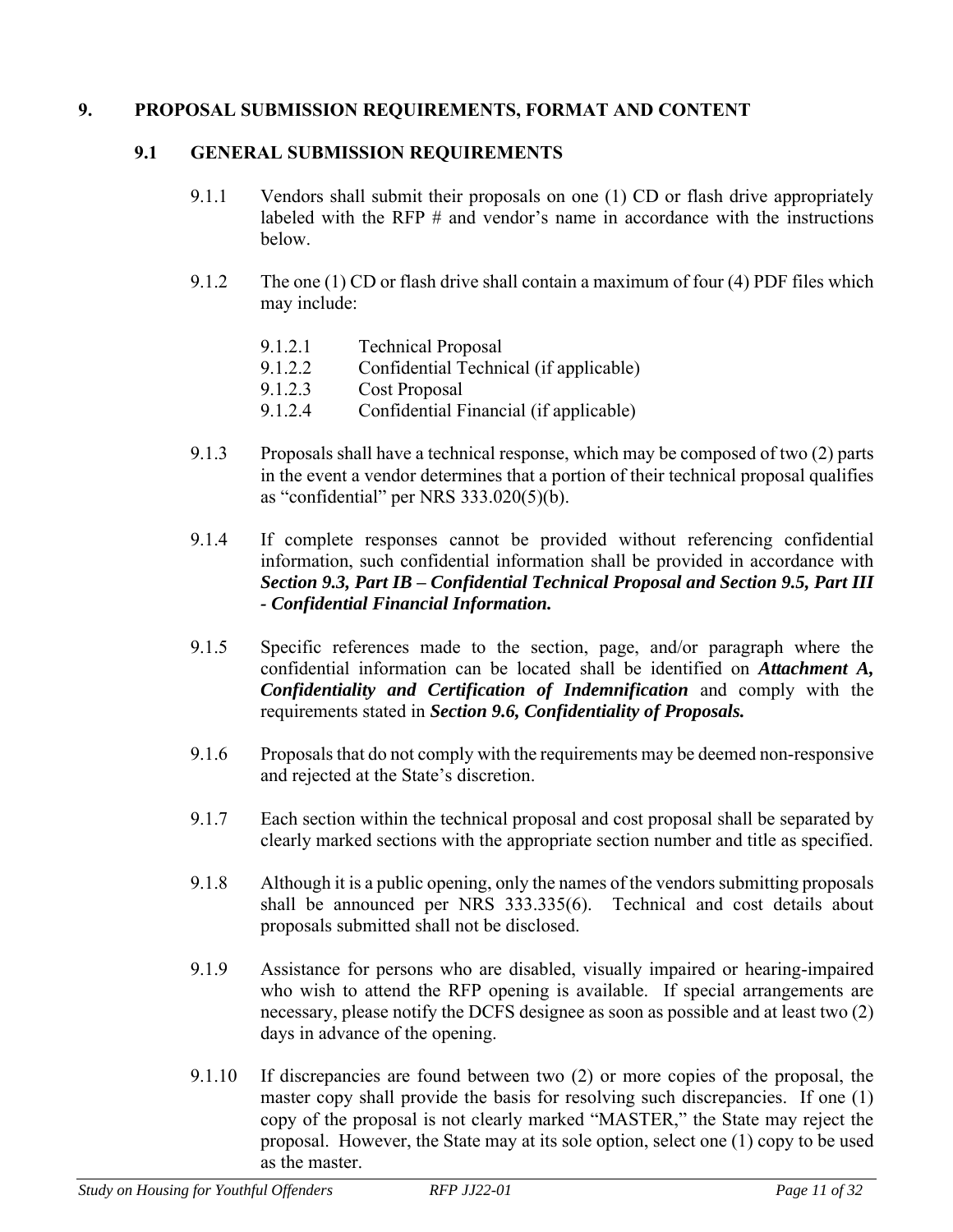- 9.1.11 For ease of evaluation, the technical and cost proposals shall be presented in a format that corresponds to and references sections outlined within this RFP and shall be presented in the same order. Written responses shall be in *bold/italics* and placed immediately following the applicable RFP question, statement and/or section.
- 9.1.12 Proposals are to be prepared in such a way as to provide a straightforward, concise delineation of capabilities to satisfy the requirements of this RFP. Expensive bindings, color displays, promotional materials, etc., are not necessary or desired. Emphasis shall be concentrated on conformance to the RFP instructions, responsiveness to the RFP requirements, and on completeness and clarity of content.
- 9.1.13 For purposes of addressing questions concerning this RFP, the sole point of contact shall be the contact as specified on Page 1 of this RFP. Upon issuance of this RFP, other employees and representatives of the agencies identified in the RFP shall not answer questions or otherwise discuss the contents of this RFP with any prospective vendors or their representatives. Failure to observe this restriction may result in disqualification of any subsequent proposal per NAC 333.155(3). This restriction does not preclude discussions between affected parties for the purpose of conducting business unrelated to this procurement.
- 9.1.14 Any vendor who believes there are irregularities or lack of clarify in the RFP or proposal requirements or specifications are unnecessarily restrictive, or limit competition shall notify the sole point of contact as specified on Page 1 of the RFP, in writing, as soon as possible so that corrective addenda may be furnished by the agency in a timely manner to all vendors.
- 9.1.15 If a vendor changes any material RFP language, vendor's response may be deemed non-responsive per NRS 333.311.
- 9.1.16 The vendor understands and acknowledges that the representations made in its proposal are material and important and shall be relied on by the State in its evaluation of a proposal. Any misrepresentation by a vendor shall be treated as fraudulent concealment from the State of the true facts relating to the proposal.

### **9.2 PART IA – TECHNICAL PROPOSAL**

- 9.2.1 The Technical Proposal *shall not include* confidential or cost and/or pricing information. Cost and/or pricing information contained in the technical proposal may cause the proposal to be rejected.
- 9.2.2 Format and Content
	- 9.2.2.1 Section I Title Page with the following information:

| <b>Part IA – Technical Proposal</b>                          |           |  |
|--------------------------------------------------------------|-----------|--|
| Study on Housing for Youthful Offenders<br><b>RFP</b> Title: |           |  |
| RFP #:                                                       | $JJ22-01$ |  |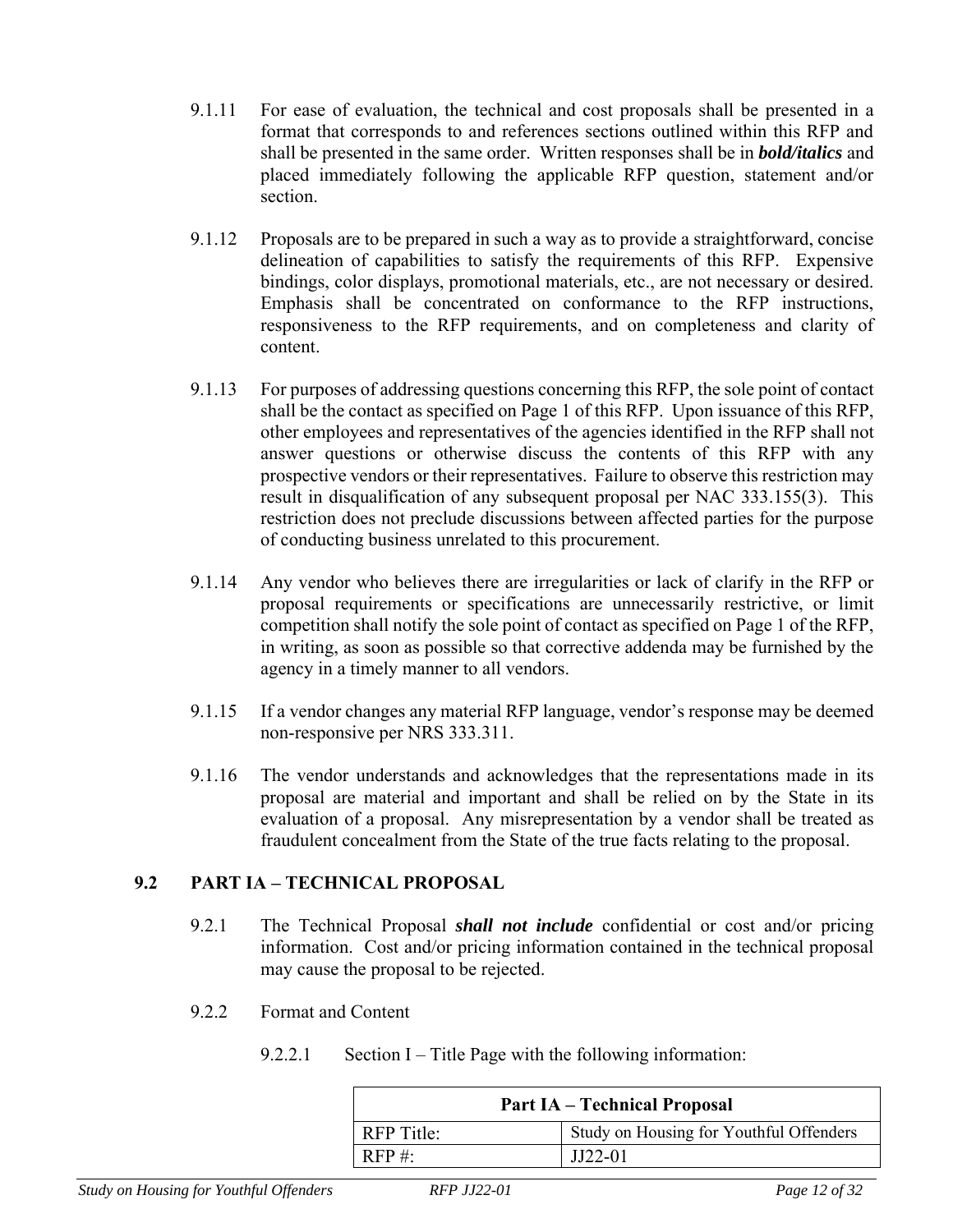| <b>Part IA – Technical Proposal</b> |               |  |
|-------------------------------------|---------------|--|
| Vendor Name:                        |               |  |
| Address:                            |               |  |
| Proposal Opening Date:              | May 10, 2021  |  |
| Proposal Opening Time:              | $2:00$ PM PST |  |

9.2.2.2 Section II – Table of Contents

An accurate and updated table of contents shall be provided.

9.2.2.3 Section III – Vendor Information Sheet

The vendor information sheet shall be completed and signed by an individual authorized to bind the organization

9.2.2.4 Section IV – State Documents

The State documents section shall include the following:

- A. The signature page from all amendments signed by an individual authorized to bind the organization.
- B. Attachment A Confidentiality and Certification of Indemnification signed by an individual authorized to bind the organization.
- C. Attachment B Vendor Certifications signed by an individual authorized to bind the organization.
- D. Attachment G Certification Regarding Lobbying signed by an individual authorized to bind the organization.
- E. Copies of any vendor licensing agreements and/or hardware and software maintenance agreements.
- F. Copies of applicable certifications and/or licenses.
- 9.2.2.5 Section V Scope of Work

Vendors shall place their written response(s) to *Section 3, Scope of Work* in *bold/italics* immediately following the applicable RFP question, statement and/or section.

- 9.2.2.6 Section VI Company Background and References
	- A. Vendors shall place their written response(s) to *Section 4, Company Background and References* in *bold/italics* immediately following the applicable RFP question, statement and/or section.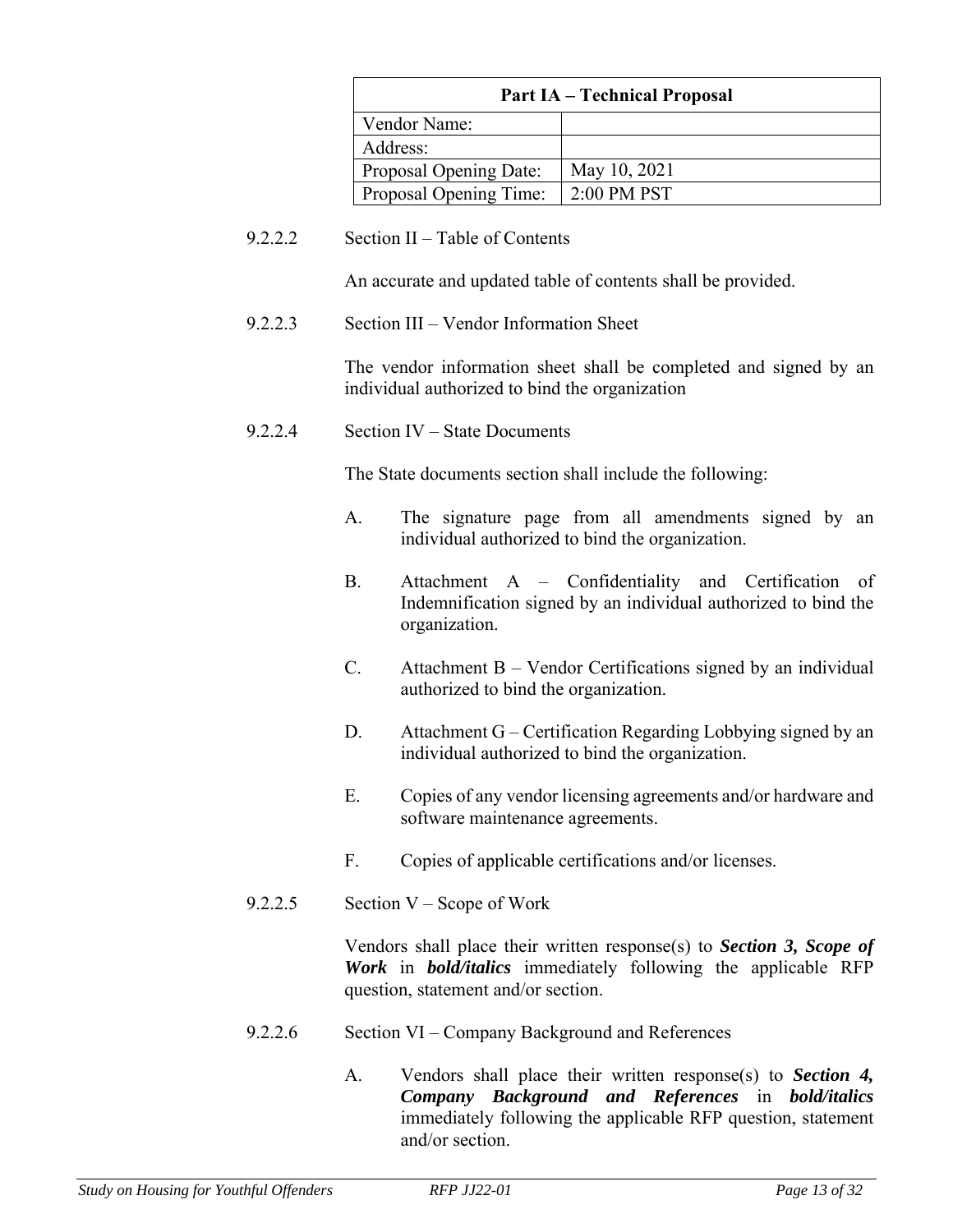- B. This section shall also include the requested information in *Section 4.2, Subcontractor Information*, if applicable.
- 9.2.2.7 Section VII Attachment E Proposed Staff Resumes(s)
	- A. Vendors shall include all proposed staff resumes per *Section 4.3, Vendor Staff Resumes* in this section.
	- B. This section shall also include any subcontractor proposed staff resumes, if applicable.
- 9.2.2.8 Tax VIII Other Informational Material

Vendors shall include any other applicable reference material in this section clearly cross referenced with the proposal.

### **9.3 PART IB – CONFIDENTIAL TECHNICAL PROPOSAL**

- 9.3.1 Vendors only need to submit Part IB if the proposal includes any confidential technical information (*Refer to Attachment A, Confidentially and Certification of Indemnification).*
- 9.3.2 If needed, vendors shall provide one (1) PDF Confidential Technical Proposal file that includes the following:

| <b>Part IB – Confidential Technical Proposal</b> |                                         |  |
|--------------------------------------------------|-----------------------------------------|--|
| <b>RFP</b> Title:                                | Study on Housing for Youthful Offenders |  |
| RFP #:<br>$JJ22-01$                              |                                         |  |
| Vendor Name:                                     |                                         |  |
| Address:                                         |                                         |  |
| Proposal Opening Date:                           | May 10, 2021                            |  |
| 2:00 PM PST<br>Proposal Opening Time:            |                                         |  |

9.3.2.1 Section I – Title Page with the following information:

9.3.2.2 Section II – Confidential Technical

Vendors shall cross reference the confidential technical information back to the technical proposal, as applicable.

## **9.4 PART II – COST PROPOSAL**

- 9.4.1 The Cost Proposal *shall not* be marked "confidential". Only information that is deemed proprietary per NRS 333.020(5)(a) may be marked as "confidential".
- 9.4.2 Format and Content
	- 9.4.2.1 Section I Title Page with the following information: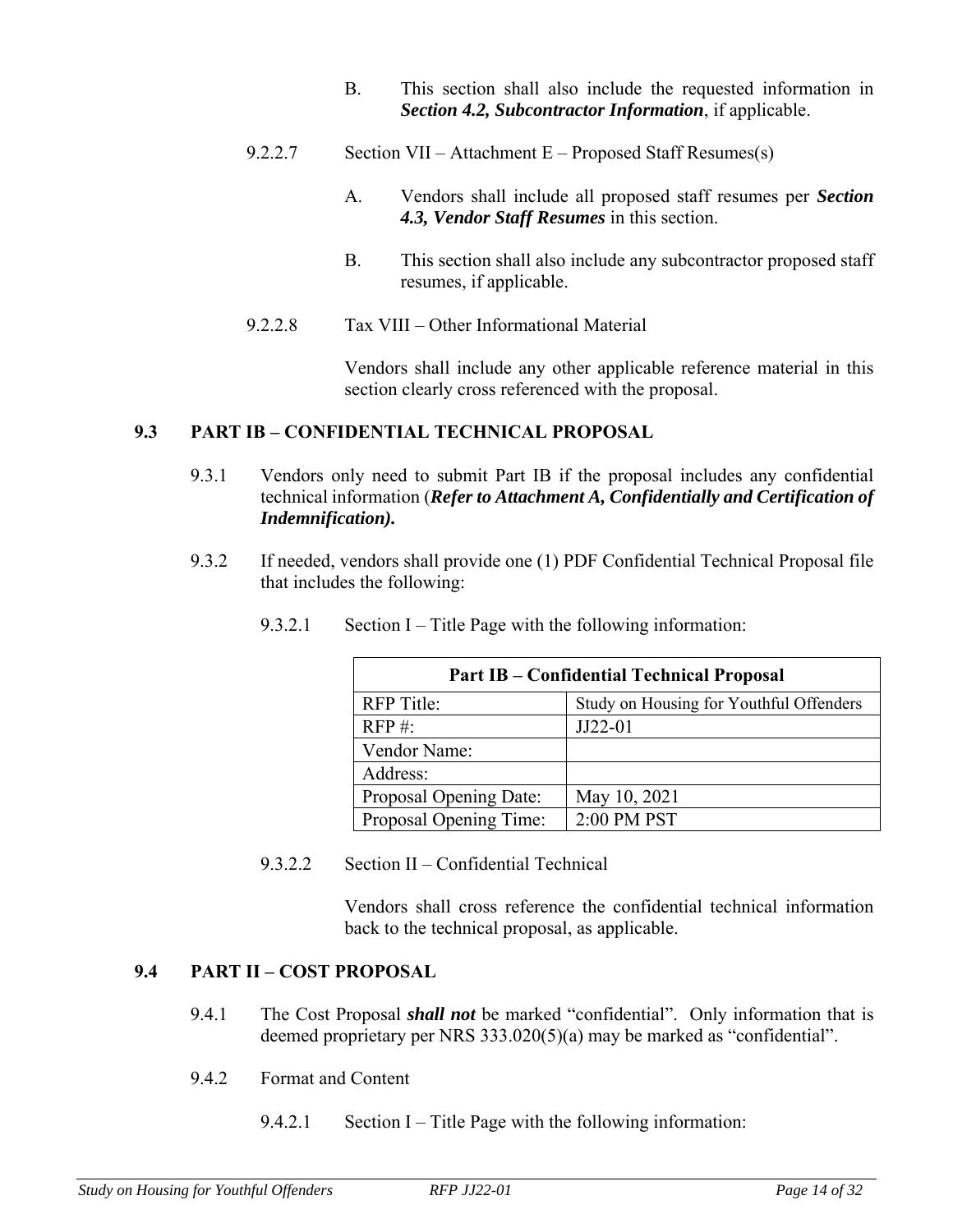| <b>Part II – Cost Proposal</b> |                                         |  |  |
|--------------------------------|-----------------------------------------|--|--|
| <b>RFP</b> Title:              | Study on Housing for Youthful Offenders |  |  |
| RFP #:                         | $JJ22-01$                               |  |  |
| Vendor Name:                   |                                         |  |  |
| Address:                       |                                         |  |  |
| Proposal Opening Date:         | May 10, 2021                            |  |  |
| Proposal Opening Time:         | 2:00 PM PST                             |  |  |

#### 9.4.2.2 Section II – Cost Proposal

Vendor's response for the cost proposal shall be included in this section.

#### **9.5 CONFIDENTIALITY OF PROPOSALS**

- 9.5.1 As a potential contractor of a public entity, vendors are advised that full disclosure is required by law.
- 9.5.2 Vendors are required to submit written documentation in accordance with *Attachment A, Confidentiality and Certification of Indemnification* demonstrating the material within the proposal marked "confidential" conforms to NRS 333.333, which states "Only specific parts of the proposal may be labeled a "trade secret" as defined in NRS 600A.030(5)". Not conforming to these requirements shall cause your proposal to be deemed non-compliant and shall not be accepted by the State of Nevada.
- 9.5.3 Vendors acknowledge that material not marked as "confidential" shall become public record upon contract award.
- 9.5.4 It is the vendor's responsibility to act in protection of the labeled information and agree to defend and indemnify the State of Nevada for honoring such designation.
- 9.5.5 Failure to label any information that is released by the State shall constitute a complete waiver of any and all claims for damage caused by release of said information.

#### **9.6 PROPOSAL PACKAGING**

- 9.6.1 If the separately sealed technical and cost proposals as well as confidential technical information and financial documentation, marked as required, are enclosed in another container for mailing purposes, the outermost container shall fully describe the contents of the package and be clearly marked as follows.
- 9.6.2 Vendors are encouraged to utilize the copy/paste feature of word processing software to replicate these labels for ease and accuracy of proposal packaging.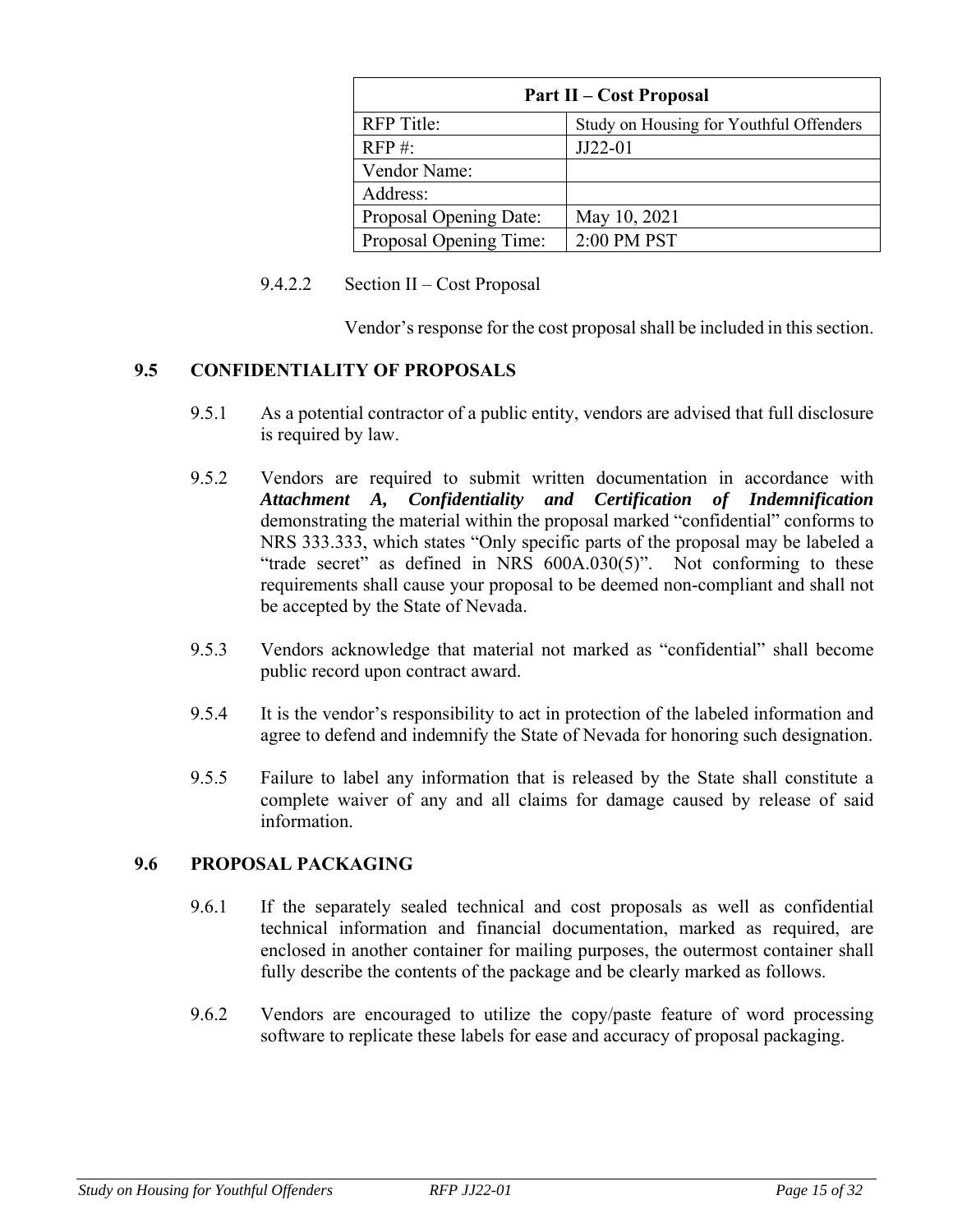| <b>Sharon Knigge, Management Analyst II</b><br><b>Division of Child and Family Services</b><br>4126 Technology Way, 3rd Street<br>Carson City, NV 89706 |                                        |  |  |
|---------------------------------------------------------------------------------------------------------------------------------------------------------|----------------------------------------|--|--|
| RFP #:                                                                                                                                                  | $JJ22-01$                              |  |  |
| Proposal Opening Date:                                                                                                                                  | May 10, 2021                           |  |  |
| 2:00 PM PST<br>Proposal Opening Time:                                                                                                                   |                                        |  |  |
| For:                                                                                                                                                    | Study on Housing of Youthful Offenders |  |  |
| Vendor Name:                                                                                                                                            |                                        |  |  |

- 9.6.3 Proposals shall be received at the address referenced above no later than the date and time specified i*n Section 8, RFP Timeline.* Proposals that do not arrive by proposal opening time and date shall not be accepted. Vendors may submit their proposal any time prior to the above stated deadline.
- 9.6.4 The State shall not be held responsible for proposal envelopes mishandled as a result of the envelope not being properly prepared.
- 9.6.5 Email or facsimile proposals shall not be considered; however, at the State's discretion, the proposal may be submitted all or in part on electronic media, as requested within the RFP document. Proposal may be modified by email or written notice provided such notice is received prior to the opening of the proposals.

#### <span id="page-15-0"></span>**10. PROPOSAL EVALUATION AND AWARD PROCESS**

*The information in this section does not need to be returned with the vendor's proposal.*

10.1 Proposals shall be consistently evaluated and scored in accordance with NRS 333.335(3) based upon the following criteria. The following criteria are listed in order of importance.

| <b>Criteria Description</b>                                                                                                                                                                                                       | Weight     |
|-----------------------------------------------------------------------------------------------------------------------------------------------------------------------------------------------------------------------------------|------------|
| <b>Demonstrated Competence</b>                                                                                                                                                                                                    | <b>20%</b> |
| Experience in Performance of Comparable Engagements                                                                                                                                                                               | 30%        |
| Conformance with the Terms of this RFP                                                                                                                                                                                            | 10%        |
| Expertise and Availability of Key Personnel                                                                                                                                                                                       | <b>20%</b> |
| Cost<br>Cost proposals shall be evaluated based on the following<br>formula:<br><b>Lowest Cost Submitted by a Vendor</b><br>$= Price Factor$<br><b>Proposers Total Cost</b><br><i>Price Factor X Weight = Cost Criteria Score</i> | 20%        |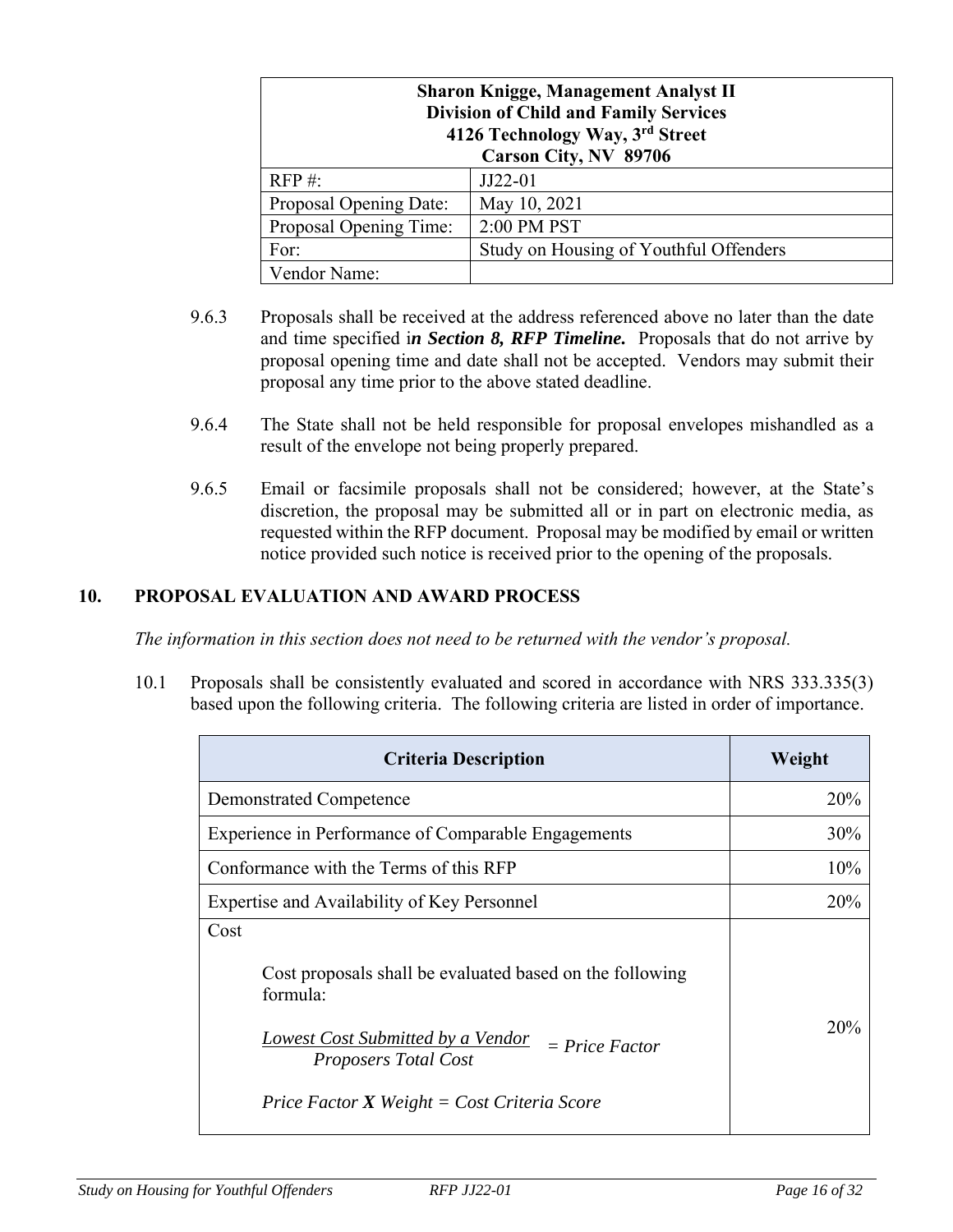- 10.2 Financial stability shall be scored on a pass/fail basis.
- 10.3 Proposals shall be kept confidential until a contract is awarded.
- 10.4 The evaluation committee is an independent committee comprised of a majority of State officers or employees established to evaluate and score proposals submitted in response to the RFP pursuant to NRS 333.335.
- 10.5 The evaluation committee may solicit information from any available source concerning any aspect of a proposal and seek and review any other information deemed pertinent to the evaluation process.
- 10.6 Each vendor shall include in its proposal a complete disclosure of any alleged significant prior or ongoing contract failures, contract breaches, any civil or criminal litigation or investigations pending which involves the vendor or in which the vendor has been judged guilty or liable. Failure to comply with the terms of this provision may disqualify any proposal. The State reserves the right to reject any proposal based upon the vendor's prior history with the State or with any other party, which documents, without limitation, unsatisfactory performance, adversarial or contentious demeanor, significant failure(s) to meet contract milestones or other contractual failures. Refer generally to NRS 333.335.
- 10.7 Clarification discussions may, at the State's sole option, be conducted with vendors who submit proposals determined to be acceptable and competitive per NAC 333.165. Vendors shall be accorded fair and equal treatment with respect to any opportunity for discussion and/or written revisions of proposals. Such revisions may be permitted after submissions and prior to award for the purpose of obtaining best and final offers. In conducting discussions, there shall be no disclosure of any information derived from proposals submitted by competing vendors.
- 10.8 A Letter of Intent (LOI) shall be issued in accordance with NAC 333.170 notifying vendors of the State's intent to award a contract to a vendor, pending successful negotiations. Negotiations shall be confidential and not subject to disclosure to competing vendors unless and until an agreement is reached. All information remains confidential until the issuance of the formal. Notice of Award (NOA). If contract negotiations cannot be concluded successfully, the State upon written notice to all vendors may negotiate a contract with the next highest scoring vendor or withdraw the RFP.
- 10.9 A Notification of Award (NOA) shall be issued in accordance with NAC 333.170. Vendors shall be notified that a contract has been successfully negotiated, executed and is awaiting approval of the Board of Examiners (BOE). Any award is contingent upon the successful negotiation of final contract terms and upon approval of the BOE, when required. Any nonconfidential information becomes available upon written request.
- 10.10 Pursuant to NRS 333.700, any contract resulting from this RFP shall not be effective unless and until approved by the Nevada State Board of Examiners.

### <span id="page-16-0"></span>**11. TERMS AND CONDITIONS**

### **11.1 PROCUREMENT AND PROPOSAL TERMS AND CONDITIONS**

*The information in this section does not need to be returned with the vendor's proposal.*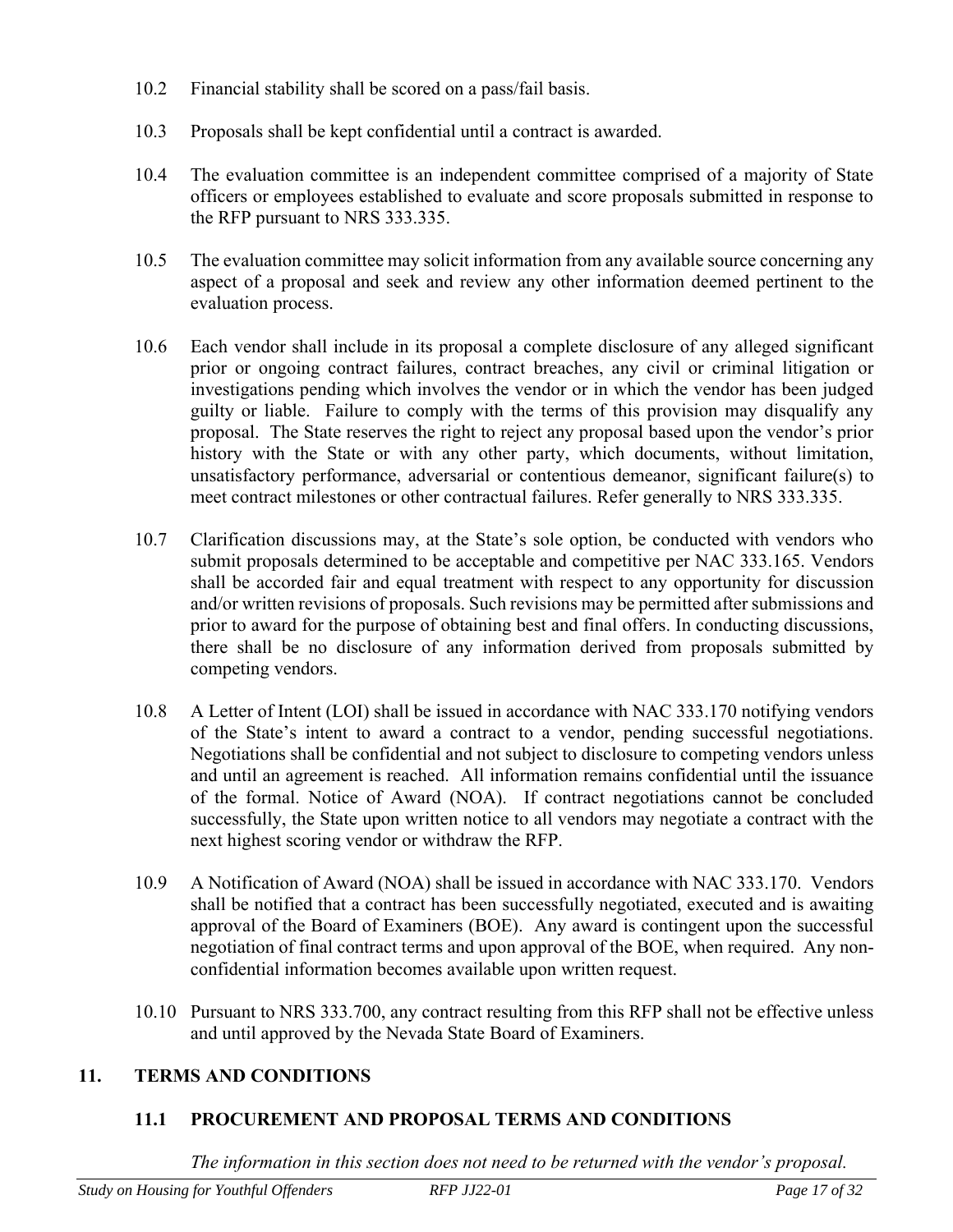- 11.1.1 This procurement is being conducted in accordance with NRS Chapter 333 and NAC Chapter 333.
- 11.1.2 The State reserves the right to alter, amend, or modify any provisions of this RFP, or to withdraw this RFP, at any time prior to the award of a contract pursuant hereto, if it is in the best interest of the State to do so.
- 11.1.3 The State reserves the right to waive informalities and minor irregularities in proposals received.
- 11.1.4 The failure to separately package and clearly mark *Part IB and Part III*  which contain confidential information, trade secrets and/or proprietary information, shall constitute a complete waiver of any and all claims for damages caused by release of the information by the State.
- 11.1.5 Pursuant to NRS 333.350, the State reserves the right to reject any or all proposals received prior to contract award.
- 11.1.6 Pursuant to NRS 333.350, the State reserves the right to limit the scope of work prior to award, if deemed in the best interest of the State.
- 11.1.7 Pursuant to NRS 333.335, the State shall not be obligated to accept the lowest priced proposal, however, shall make an award in the best interest of the State of Nevada after all factors have been evaluated.
- 11.1.8 Any irregularities or lack of clarity in the RFP shall be brought to the attention of the DCFS designee as soon as possible so that corrective addenda may be furnished to prospective vendors.
- 11.1.9 Proposals which appear unrealistic in the terms of technical commitments, lack of technical competence, or are indicative of failure to comprehend the complexity and risk of the project/contract, may be rejected.
- 11.1.10 Proposals from employees of the State of Nevada shall be considered in as much as they do not conflict with the State Administrative Manual (SAM), NRS Chapter 281 and NRS Chapter 284.
- 11.1.11 Proposals may be modified or withdrawn by written notice received prior to the proposal opening time. Withdrawals received after the proposal opening time shall not be considered except as authorized by NRS 333.350(3).
- 11.1.12 Prices offered by vendors in their proposals are an irrevocable offer for the term of the contract and any contract extensions. The awarded vendor agrees to provide the purchased services at the costs, rates and fees as set forth in their proposal in response to this RFP. No other costs, rates or fees shall be payable to the awarded vendor for implementation of their proposal.
- 11.1.13 The State is not liable for any costs incurred by vendors prior to entering into a formal contract. Costs of developing the proposals or any other such expenses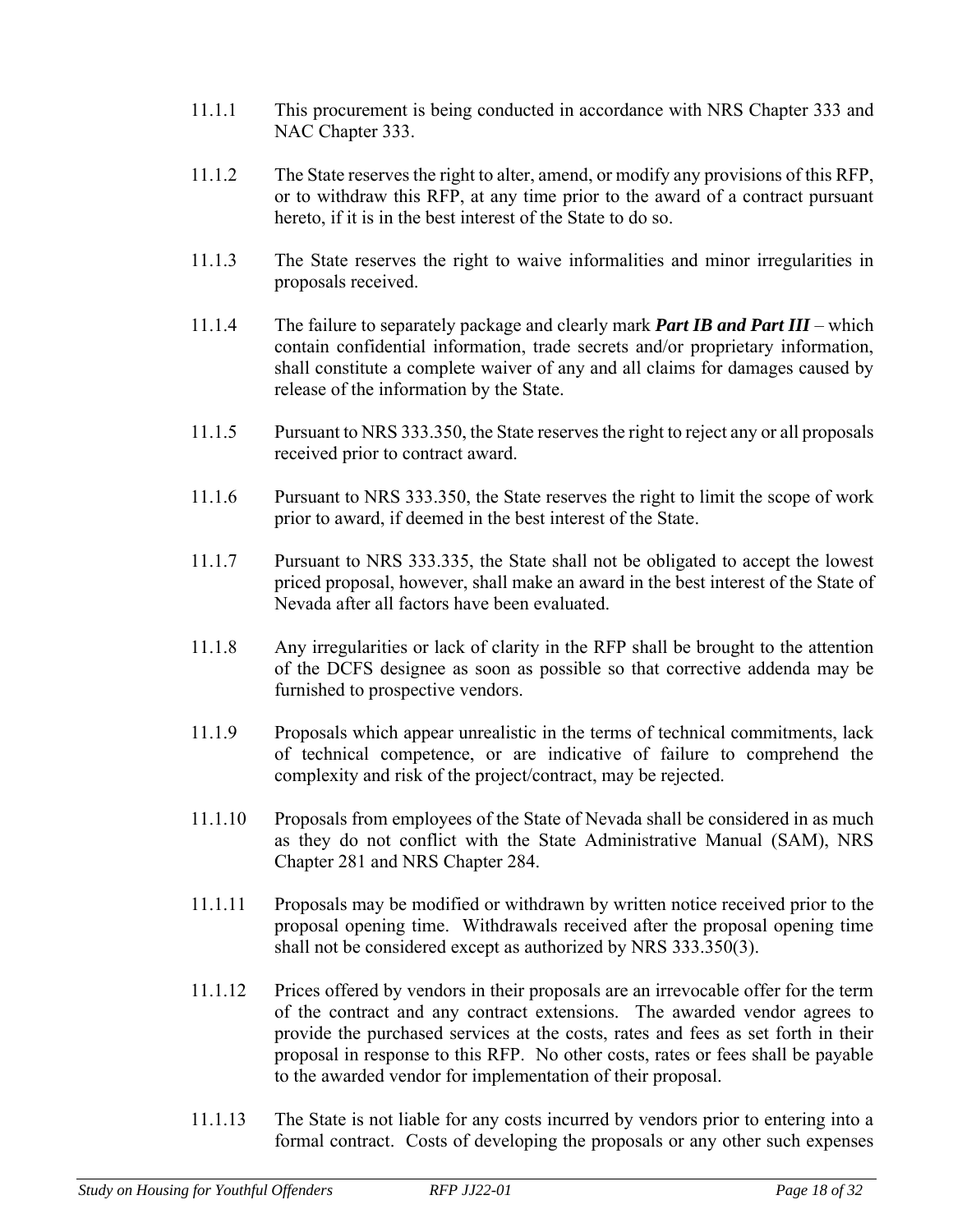incurred by the vendor in responding to the RFP, are entirely the responsibility of the vendor, and shall not be reimbursed in any manner by the State.

- 11.1.14 Proposals submitted per proposal submission requirements become the property of the State, selection or rejection does not affect this right; proposals shall be returned only at the State's option and at the vendor's request and expense. The masters of the technical proposal, confidential technical proposal, cost proposal and confidential financial information of each response shall be retained for official files.
- 11.1.15 Any unsuccessful vendor may file an appeal in strict compliance with NRS 333.370 and NAP Chapter 333.
- 11.1.16 NRS 333.290 grants a preference to materials and supplies that can be supplied from a "charitable, reformatory or penal institution of the State" that produces such goods or services through the labor of inmates. The Administrator reserves the right to secure these goods, materials or supplies from any such eligible institution, if they can be secured of equal quality and at prices not higher than those of the lowest acceptable bid received in response to this solicitation. In addition, NRS 333.410 grants a preference to commodities or services that institutions of the State are prepared to supply through the labor of inmates. The Administrator shall apply the preferences stated in NRS 333.290 and 333.410 to the extent applicable.
- 11.1.17 Pursuant to NRS 333.338, the State of Nevada cannot enter into a contract with a company unless that company agrees for the duration of the contract not to engage in a boycott of Israel. By submitting a proposal or bid, vendor agrees that if it is awarded a contract it will not engage in a boycott of Israel as defined in NRS 333.338(3)(a).

### **11.2 CONTRACT TERMS AND CONDITIONS**

*The information in this section does not need to be returned with the vendor's proposal.*

- 11.2.1 The awarded vendor shall be the sole point of contract responsibility. The State shall look solely to the awarded vendor for the performance of all contractual obligations which may result from an award based on this RFP, and the awarded vendor shall not be relieved for the non-performance of any or all subcontractors.
- 11.2.2 The awarded vendor shall maintain, for the duration of its contract, insurance coverages as set forth in the fully executed contract. Work on the contract shall not begin until after the awarded vendor has submitted acceptable evidence of the required insurance coverages. Failure to maintain any required insurance coverage or acceptable alternative method of insurance shall be deemed a breach of contract.
- 11.2.3 The State shall not be liable for Federal, State, or Local excise taxes per NRS 372.325.
- 11.2.4 The State reserves the right to negotiate final contract terms with any vendor selected per NAC 333.170. The contract between the parties shall consist of the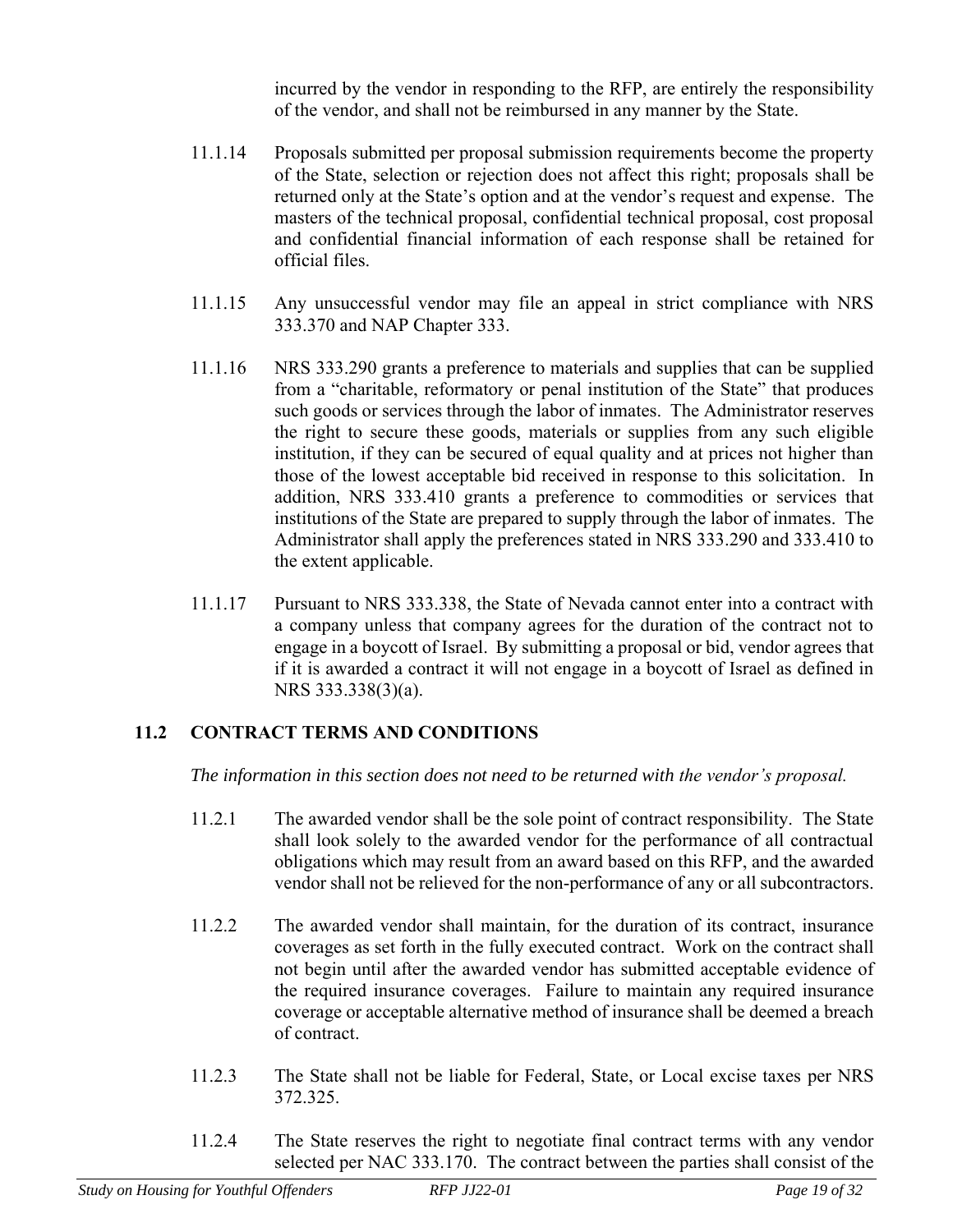RFP together with any modifications thereto, and the awarded vendor's proposal, together with any modifications and clarifications thereto that are submitted at the request of the State during the evaluation and negotiation process. In the event of any conflict or contradiction between or among these documents, the documents shall control in the following order of precedence: the final executed contract, any modifications and clarifications to the awarded vendor's proposal, the RFP, and the awarded vendor's proposal. Specific exceptions to this general rule may be noted in the final executed contract. The State shall not indemnify vendor from any liability or damages, including but not limited to attorney's fees and costs, arising under any contract resulting from this RFP.

- 11.2.5 State agencies and local governments (as defined in NRS 332.015) are intended third party beneficiaries of any contract resulting from this RFP and may join or use any contract resulting from this RFP subject to Nevada law. The State is not liable for the obligations of any local government which joins or uses any contract resulting from this RFP.
- 11.2.6 Any person who requests or receives a Federal contract, grant, loan or cooperative agreement shall file with the using agency a certification that the person making the declaration has not made, and shall not make, any payment prohibited by subsection (a) of 31 U.S.C. 1352.
- 11.2.7 Pursuant to NRS Chapter 613 in connection with the performance of work under this contract, the contractor agrees not to unlawfully discriminate against any employee or applicant for employment because of race, creed, color, national origin, sex, sexual orientation or age, including, without limitation, with regard to employment, upgrading, demotion or transfer, recruitment or recruitment advertising, layoff or termination, rates of pay or other forms of compensation, and selection for training, including, without limitation apprenticeship.

The contractor further agrees to insert this provision in all subcontracts, hereunder, except subcontracts for standard commercial supplies or raw materials.

#### **11.3 PROJECT TERMS AND CONDITIONS**

*The information in this section does not need to be returned with the vendor's proposal.*

- 11.3.1 Award of Related Contracts
	- 11.3.1.1 The State may undertake or award supplemental contracts for work related to this project or any portion thereof. The contractor shall be bound to cooperate fully with such other contractors and the State in all cases.
	- 11.3.1.2 All subcontractors shall be required to abide by this provision as a condition of the contract between the subcontractor and the prime contractor.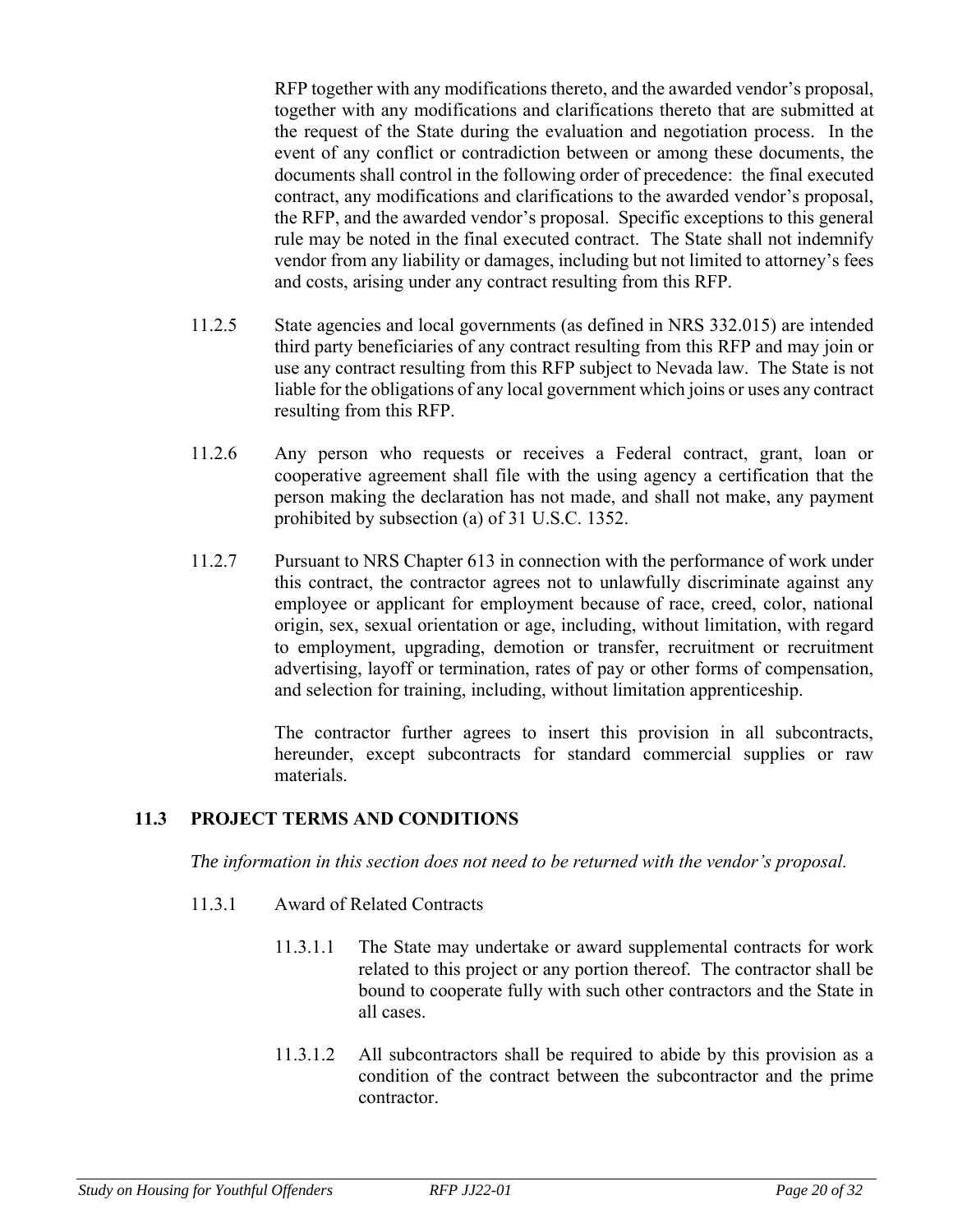#### 11.3.2 State Owned Property

The awarded vendor shall be responsible for the proper custody and care of any State owned property furnished by the State for use in connection with the performance of the contract and shall reimburse the State for any loss or damage.

#### 11.3.3 Inspection/Acceptance of Work

- 11.3.3.1 It is expressly understood and agreed all work done by the contractor shall be subject to inspection and acceptance by the State.
- 11.3.3.2 Any progress inspections and approval by the State of any item of work shall not forfeit the right of the State to require the correction of any faulty workmanship or material at any time during the course of the work and warranty period thereafter, although previously approved by oversight.
- 11.3.3.3 Nothing contained herein shall relieve the contractor of the responsibility for proper installation and maintenance of the work, materials and equipment required under the terms of the contract until all work has been completed and accepted by the State.

#### 11.3.4 Travel

If travel is required, the following processes shall be followed:

- 11.3.4.1 All travel shall be approved in writing in advance by the Department.
- 11.3.4.2 Requests for reimbursement of travel expenses shall be submitted on the State Claim for Travel Expense Form with original receipts for all expenses.
- 11.3.4.3 The travel expense form, with original signatures, shall be submitted with the vendor's invoice.
- 11.3.4.4 Vendor shall be reimbursed travel expenses and per diem at the rates allowed for State employees at the time travel occurs.
- 11.3.4.5 The State is not responsible for payment of any premium, deductible or assessments on insurance policies purchased by vendor for a rental vehicle.
- 11.3.5 Completion of Work

Prior to completion of all work, the contractor shall remove from the premises all equipment and materials belonging to the contractor. Upon completion of the work, the contractor shall leave the site in a clean and neat condition satisfactory to the State.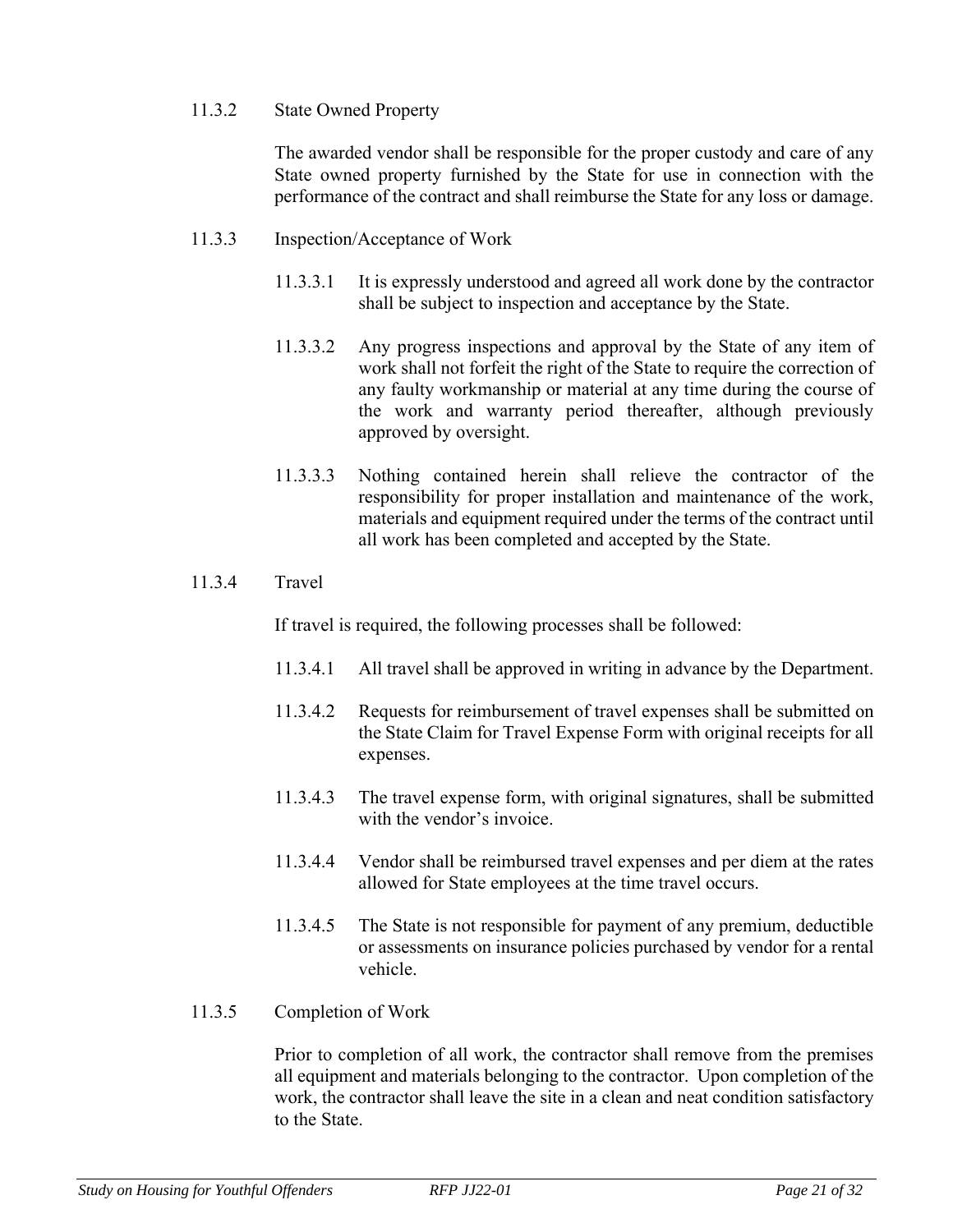#### 11.3.6 Right to Publish

- 11.3.6.1 All requests for the publication or release of any information pertaining to this RFP and any subsequent contract shall be in writing and sent to the Division Administrator or designee.
- 11.3.6.2 No announcement concerning the award of a contract as a result of this RFP can be made without prior written approval of the Division Administrator or designee.
- 11.3.6.3 As a result of the selection of the contractor to supply the requested services, the State is neither endorsing nor suggesting the contractor is the best or only solution.
- 11.3.6.4 The contractor shall not use, in its external advertising, marketing programs, or other promotional efforts, any data, pictures or other representation of any State facility, except with the specific advance written authorization of the Division Administrator or designee.
- 11.3.6.5 Throughout the term of the contract, the contractor shall secure the written approval of the State per *Section 11.3.6.2* prior to the release of any information pertaining to work or activities covered by the contract.
- 11.3.7 Protection of Sensitive Information
	- 11.3.7.1 Sensitive information in existing legacy applications shall encrypt data as is practical.
	- 11.3.7.2 Confidential personal data shall be encrypted.
	- 11.3.7.3 Any electronic transmission of personal information shall comply with NRS 603A.215 (2 & 3).
	- 11.3.7.4 Sensitive Data shall be encrypted in all newly developed applications.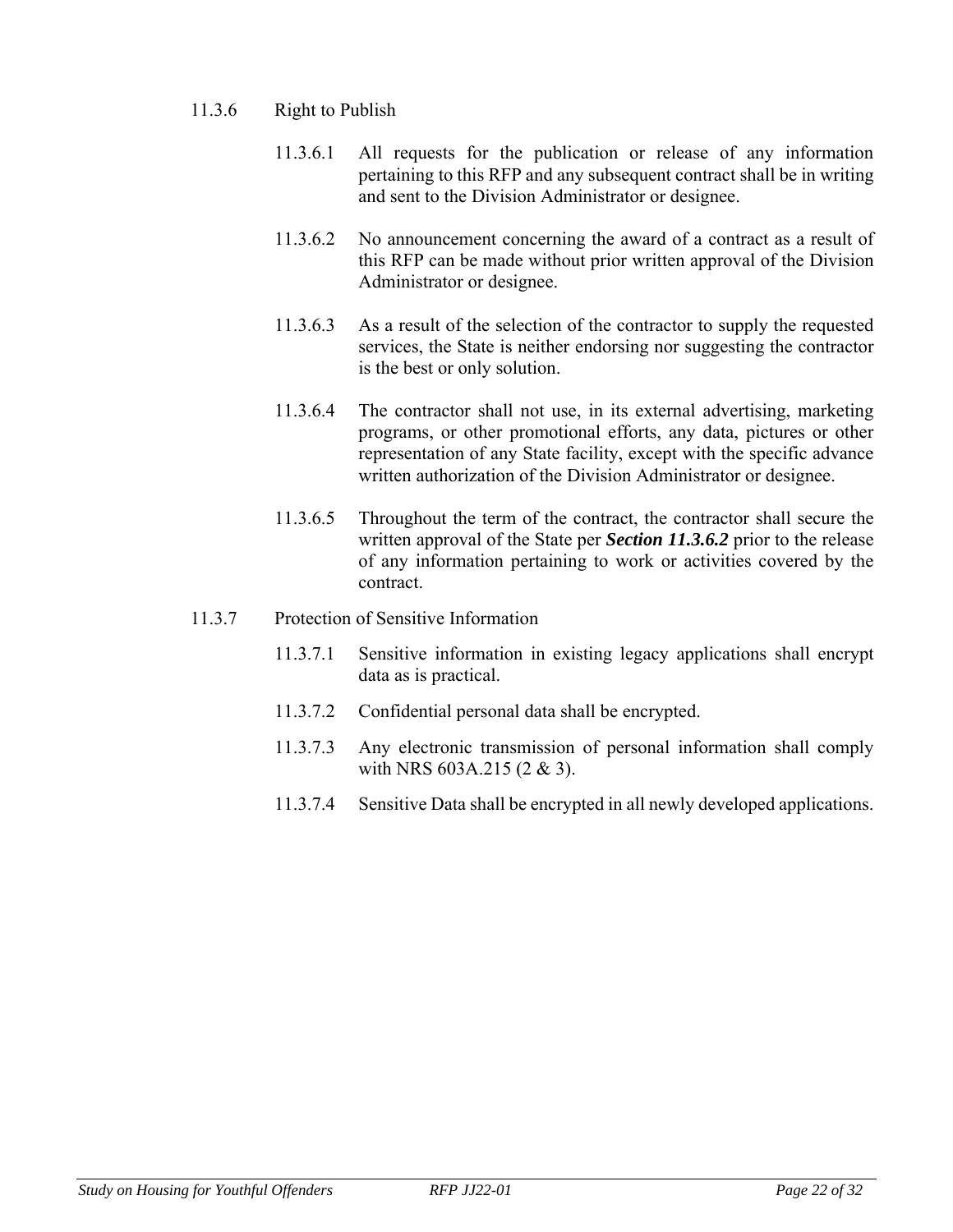### <span id="page-22-0"></span>**12. SUBMISSION CHECKLIST**

This checklist is provided for vendor's convenience only and identifies documents that shall be submitted in order to be considered responsive. Any proposals received without these requisite documents may be deemed non-responsive and not considered for contract award.

| <b>Part IA - Technical Proposal Submission Requirements</b>              |                                                                                                      |  |
|--------------------------------------------------------------------------|------------------------------------------------------------------------------------------------------|--|
|                                                                          | Part IA submitted in one (1) separate PDF file                                                       |  |
| Section I                                                                | Title Page                                                                                           |  |
| Section II                                                               | Table of Contents                                                                                    |  |
| <b>Section III</b>                                                       | Vendor Information Sheet                                                                             |  |
| Section IV                                                               | <b>State Documents</b>                                                                               |  |
| Section V                                                                | Scope of Work                                                                                        |  |
| Section VI                                                               | Company Background                                                                                   |  |
| <b>Section VII</b>                                                       | Attachment F - Proposed Staff Resume(s)                                                              |  |
| <b>Section VIII</b>                                                      | Other Informational Material                                                                         |  |
| <b>Part IB – Confidential Technical Proposal Submission Requirements</b> |                                                                                                      |  |
| Part IB submitted in one (1) separate PDF file                           |                                                                                                      |  |
| Section I                                                                | Title Page                                                                                           |  |
| Section II                                                               | Appropriate sections and information that cross references back to the technical proposal            |  |
| <b>Part II - Cost Proposal Submission Requirements</b>                   |                                                                                                      |  |
| Part II submitted in one (1) separate PDF file                           |                                                                                                      |  |
| Section I                                                                | Title Page                                                                                           |  |
| Section II                                                               | Cost Proposal                                                                                        |  |
| <b>CD</b> or Flash Drive Required                                        |                                                                                                      |  |
| One $(1)$                                                                | Master CD or Flash Drive with the technical and cost proposal contents only                          |  |
| One $(1)$                                                                | Public Records CD or Flash Drive with the technical and cost proposal public record contents<br>only |  |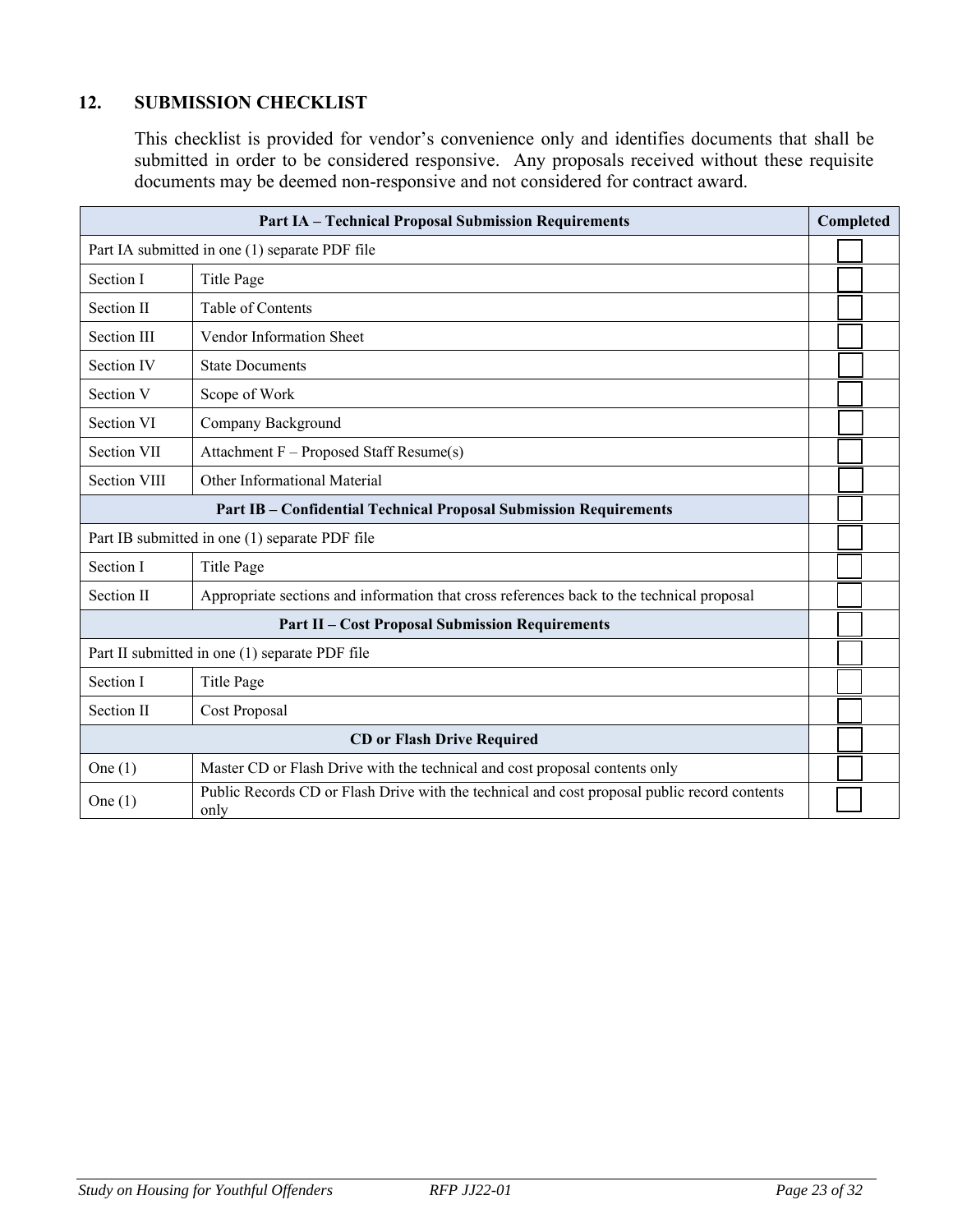#### <span id="page-23-0"></span>**ATTACHMENT A – CONFIDENTIALITY AND CERTIFICATION OF INDEMNIFICATION**

Submitted proposals, which are marked "confidential" in their entirety, or those in which a significant portion of the submitted proposal is marked "confidential" **shall not** be accepted by the State of Nevada. Pursuant to NRS 333.333, only specific parts of the proposal may be labeled a "trade secret" as defined in NRS 600A.030(5). All proposals are confidential until the contract is awarded; at which time, both successful and unsuccessful vendors' technical and cost proposals become public information.

In accordance with the Submittal Instructions of this RFP, vendors are requested to submit confidential information in a separate binder/file marked "**Part IB – Confidential Technical"** and **"Part III - Confidential Financial Information**".

The State shall not be responsible for any information contained within the proposal. If vendors do not comply with the labeling and packaging requirements, proposals shall be released as submitted. In the event a governing board acts as the final authority, there may be public discussion regarding the submitted proposals that shall be in an open meeting format, the proposals shall remain confidential.

By signing below, I understand it is my responsibility as the vendor to act in protection of the labeled information and agree to defend and indemnify the State of Nevada for honoring such designation. I duly realize failure to so act shall constitute a complete waiver, and all submitted information shall become public information; additionally, failure to label any information that is released by the State shall constitute a complete waiver of any and all claims for damages caused by the release of the information.

This proposal contains Confidential Information, Trade Secrets and/or Proprietary information.

#### *Please initial the appropriate response in the boxes below and provide the justification for confidential status.*

| <b>Part IB – Confidential Technical Information</b> |  |    |  |
|-----------------------------------------------------|--|----|--|
| YES                                                 |  | NΟ |  |
| <b>Justification for Confidential Status</b>        |  |    |  |
|                                                     |  |    |  |
|                                                     |  |    |  |

| <b>Part III – Confidential Financial Information</b> |  |    |  |
|------------------------------------------------------|--|----|--|
| <b>YES</b>                                           |  | NО |  |
| <b>Justification for Confidential Status</b>         |  |    |  |
|                                                      |  |    |  |
|                                                      |  |    |  |

| A Public Records CD or Flash Drive has been included for the Technical and Cost Proposal |  |                 |  |  |  |
|------------------------------------------------------------------------------------------|--|-----------------|--|--|--|
| <b>YES</b>                                                                               |  | NO <sub>1</sub> |  |  |  |

Company Name

Signature

Print Name Date

#### **This document shall be submitted in Section IV of vendor's technical proposal**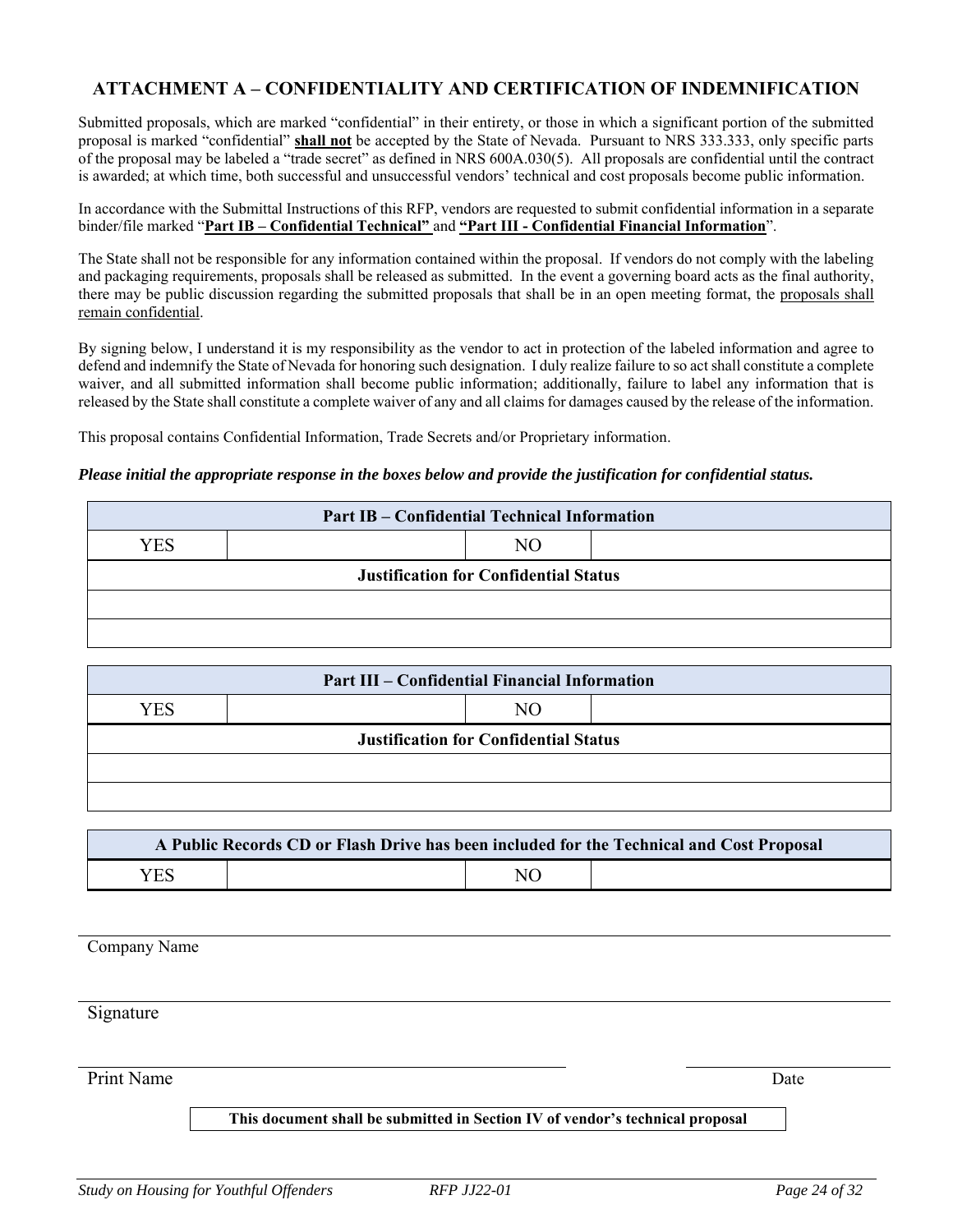#### **ATTACHMENT B – VENDOR CERTIFICATIONS**

<span id="page-24-0"></span>Vendor agrees and shall comply with the following:

- (1) Any and all prices that may be charged under the terms of the contract do not and shall not violate any existing federal, State or municipal laws or regulations concerning discrimination and/or price fixing. The vendor agrees to indemnify, exonerate and hold the State harmless from liability for any such violation now and throughout the term of the contract.
- (2) All proposed capabilities can be demonstrated by the vendor.
- (3) The price(s) and amount of this proposal have been arrived at independently and without consultation, communication, agreement or disclosure with or to any other contractor, vendor or potential vendor.
- (4) All proposal terms, including prices, shall remain in effect for a minimum of 180 days after the proposal due date. In the case of the awarded vendor, all proposal terms, including prices, shall remain in effect throughout the contract negotiation process.
- (5) No attempt has been made at any time to induce any firm or person to refrain from proposing or to submit a proposal higher than this proposal, or to submit any intentionally high or noncompetitive proposal. All proposals shall be made in good faith and without collusion.
- (6) All conditions and provisions of this RFP are deemed to be accepted by the vendor and incorporated by reference in the proposal, except such conditions and provisions that the vendor expressly excludes in the proposal. Any exclusion shall be in writing and included in the proposal at the time of submission.
- (7) Each vendor shall disclose any existing or potential conflict of interest relative to the performance of the contractual services resulting from this RFP. Any such relationship that might be perceived or represented as a conflict shall be disclosed. By submitting a proposal in response to this RFP, vendors affirm that they have not given, nor intend to give at any time hereafter, any economic opportunity, future employment, gift, loan, gratuity, special discount, trip, favor, or service to a public servant or any employee or representative of same, in connection with this procurement. Any attempt to intentionally or unintentionally conceal or obfuscate a conflict of interest shall automatically result in the disqualification of a vendor's proposal. An award shall not be made where a conflict of interest exists. The State shall determine whether a conflict of interest exists and whether it may reflect negatively on the State's selection of a vendor. The State reserves the right to disqualify any vendor on the grounds of actual or apparent conflict of interest.
- (8) All employees assigned to the project are authorized to work in this country.
- (9) The company has a written equal opportunity policy that does not discriminate in employment practices with regard to race, color, national origin, physical condition, creed, religion, age, sex, marital status, sexual orientation, developmental disability or disability of another nature.
- (10)The company has a written policy regarding compliance for maintaining a drug-free workplace.
- (11)Vendor understands and acknowledges that the representations within their proposal are material and important and shall be relied on by the State in evaluation of the proposal. Any vendor misrepresentations shall be treated as fraudulent concealment from the State of the true facts relating to the proposal.
- (12)Vendor shall certify that any and all subcontractors comply with Sections 7, 8, 9, and 10, above.
- (13)The proposal shall be signed by the individual(s) legally authorized to bind the vendor per NRS 333.337.

Vendor Company Name

Vendor Signature

Print Name Date

**This document shall be submitted in Section IV of vendor's technical proposal**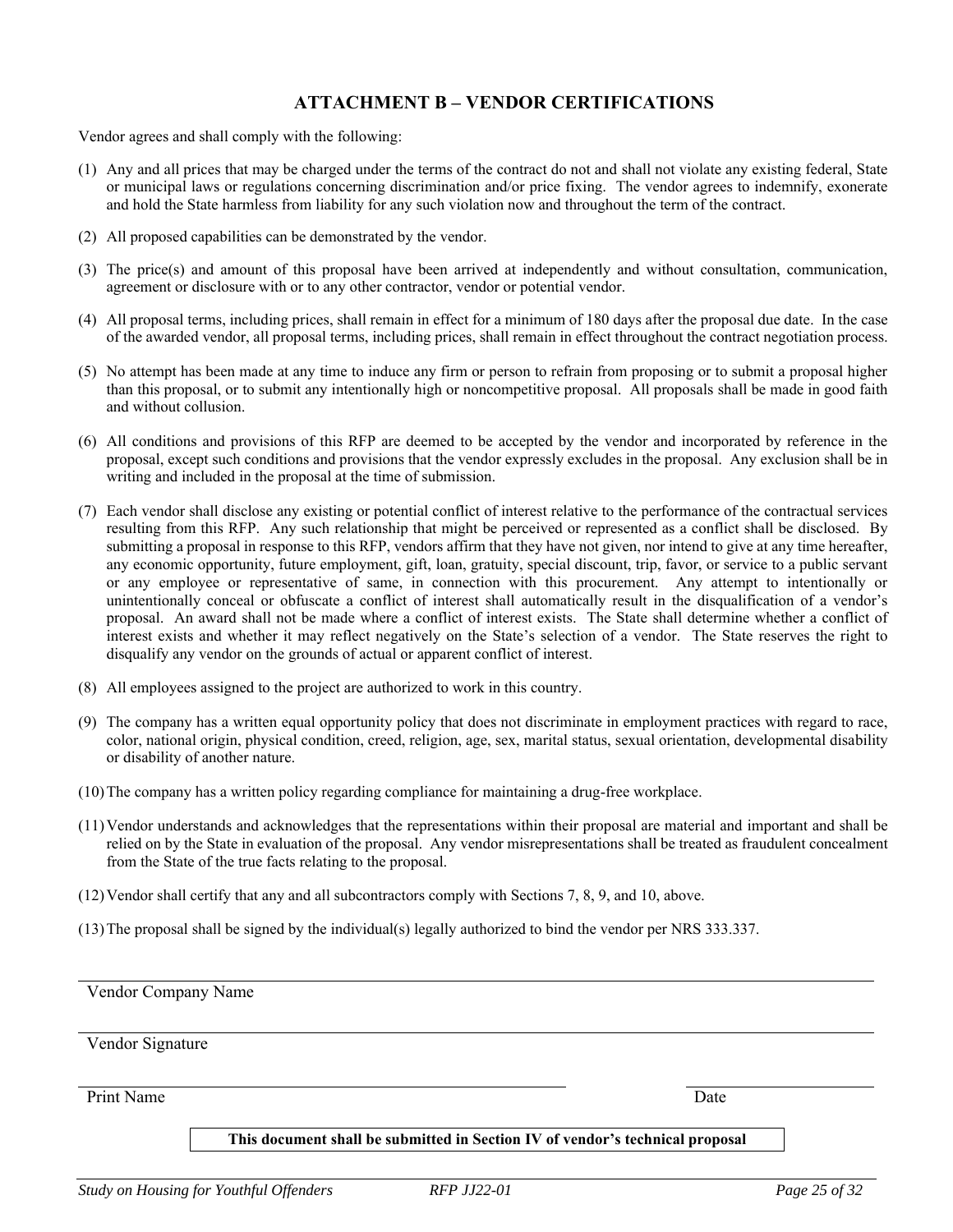### **ATTACHMENT C – CONTRACT FORM**

<span id="page-25-0"></span>Vendors shall review the terms and conditions of the standard contract used by the State for all services of independent contractors. It is not necessary for vendors to complete the contract form with their proposal.



*To open the document, if you are viewing the document in Word, double click the icon. If you experience difficulty in opening the document or if you are viewing the document in PDF version, you may request a copy of the Standard Form Contract by emailing: [contracts@dcfs.nv.gov](mailto:contracts@dcfs.nv.gov)*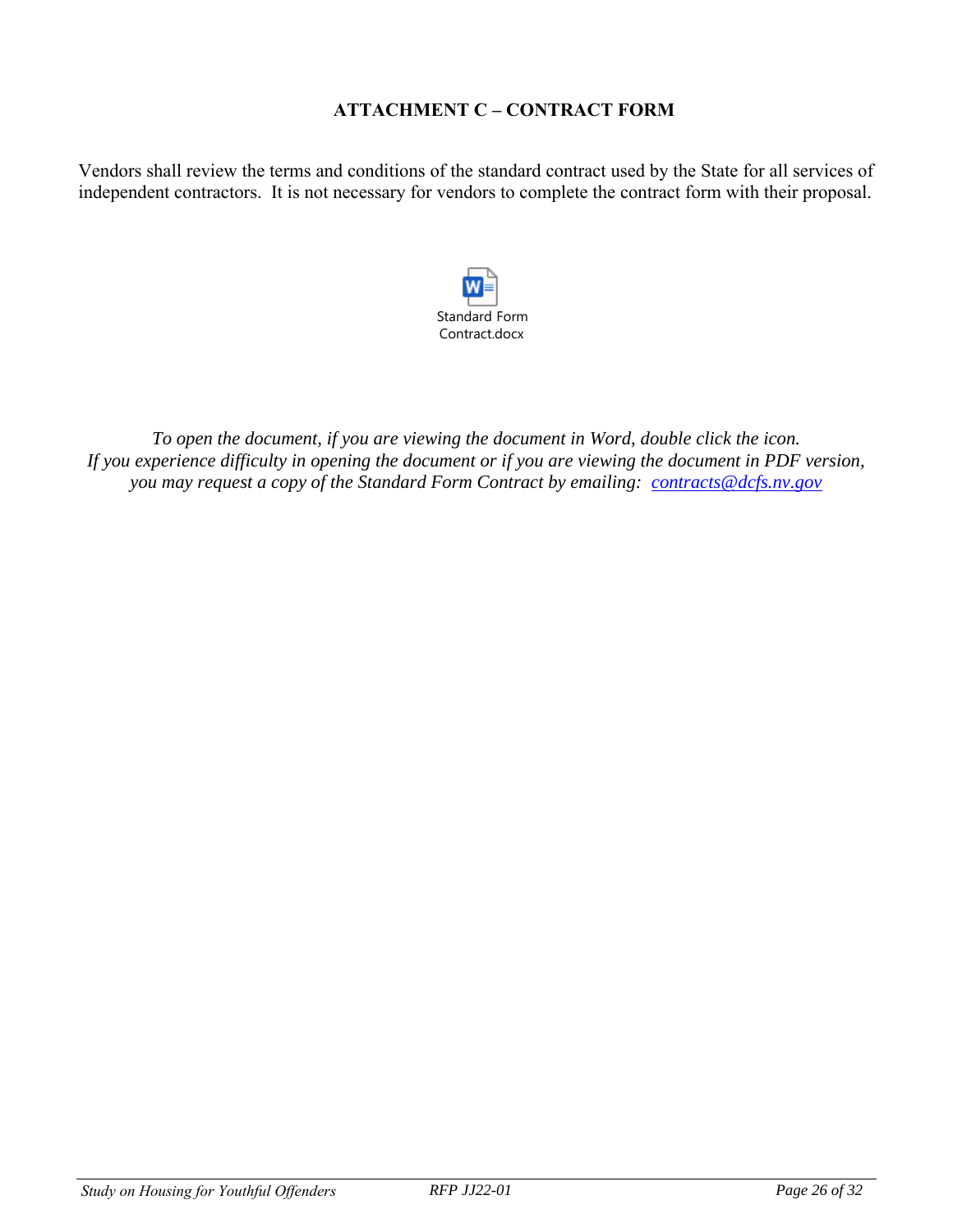#### **ATTACHMENT D – INSURANCE SCHEDULE FOR RFP JJ22-01**

<span id="page-26-0"></span>Vendors shall review the Insurance Schedule, as this shall be the schedule used for the Scope of Work identified within the RFP.



*To open the document, if you are viewing the document in Word, double click the icon. If you experience difficulty in opening the document or if you are viewing the document in PDF version, you may request a copy of the Insurance Schedule by emailing: [contracts@dcfs.nv.gov](mailto:contracts@dcfs.nv.gov)*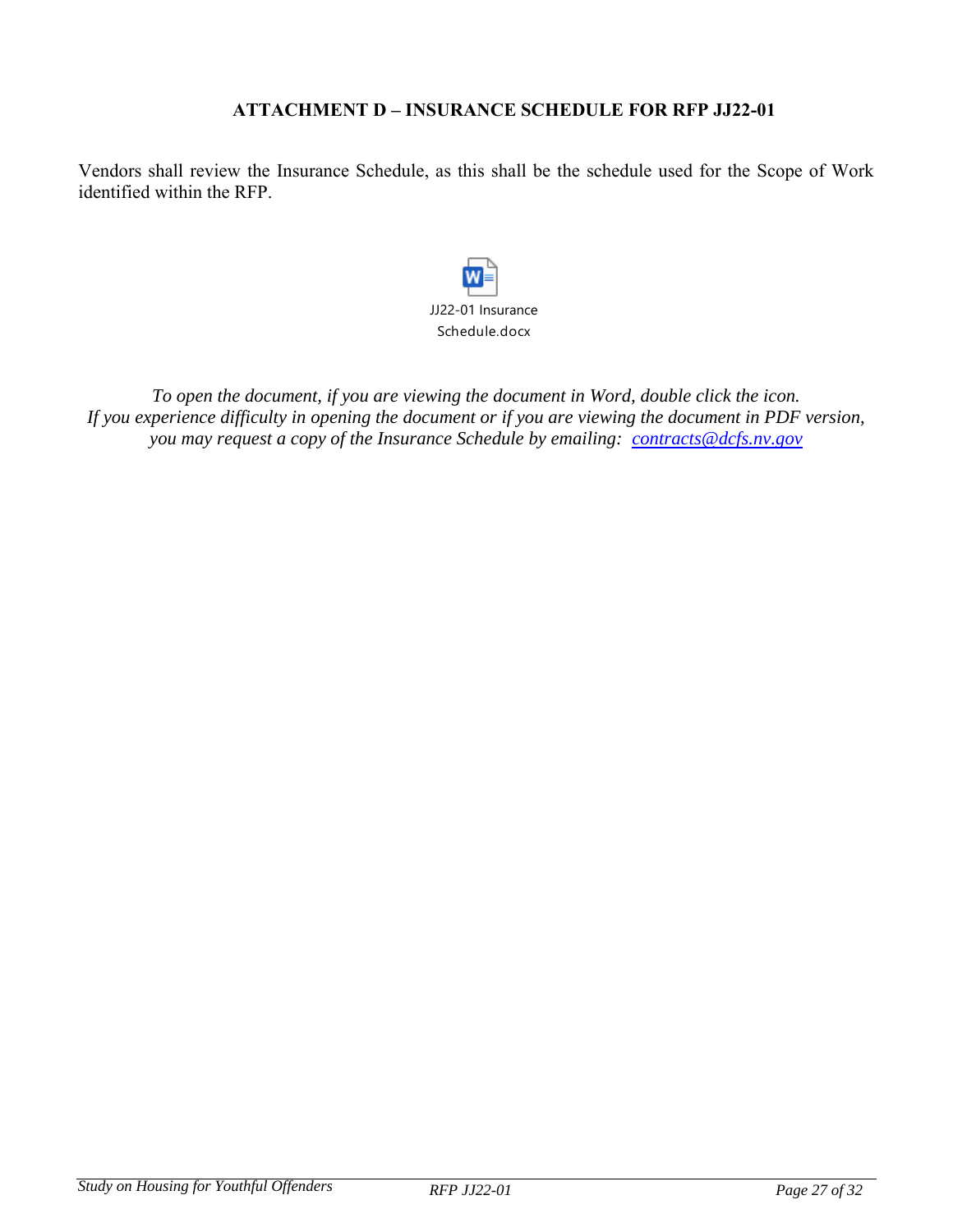#### **ATTACHMENT E – PROPOSED STAFF RESUME**

<span id="page-27-0"></span>The embedded resume shall be completed for all proposed prime contractor staff and proposed subcontractor.



*To open the document, if you are viewing the document in Word, double click the icon. If you experience difficulty in opening the document or if you are viewing the document in PDF version, you may request a copy of the Proposed Staff Resume by emailing: [contracts@dcfs.nv.gov](mailto:contracts@dcfs.nv.gov)*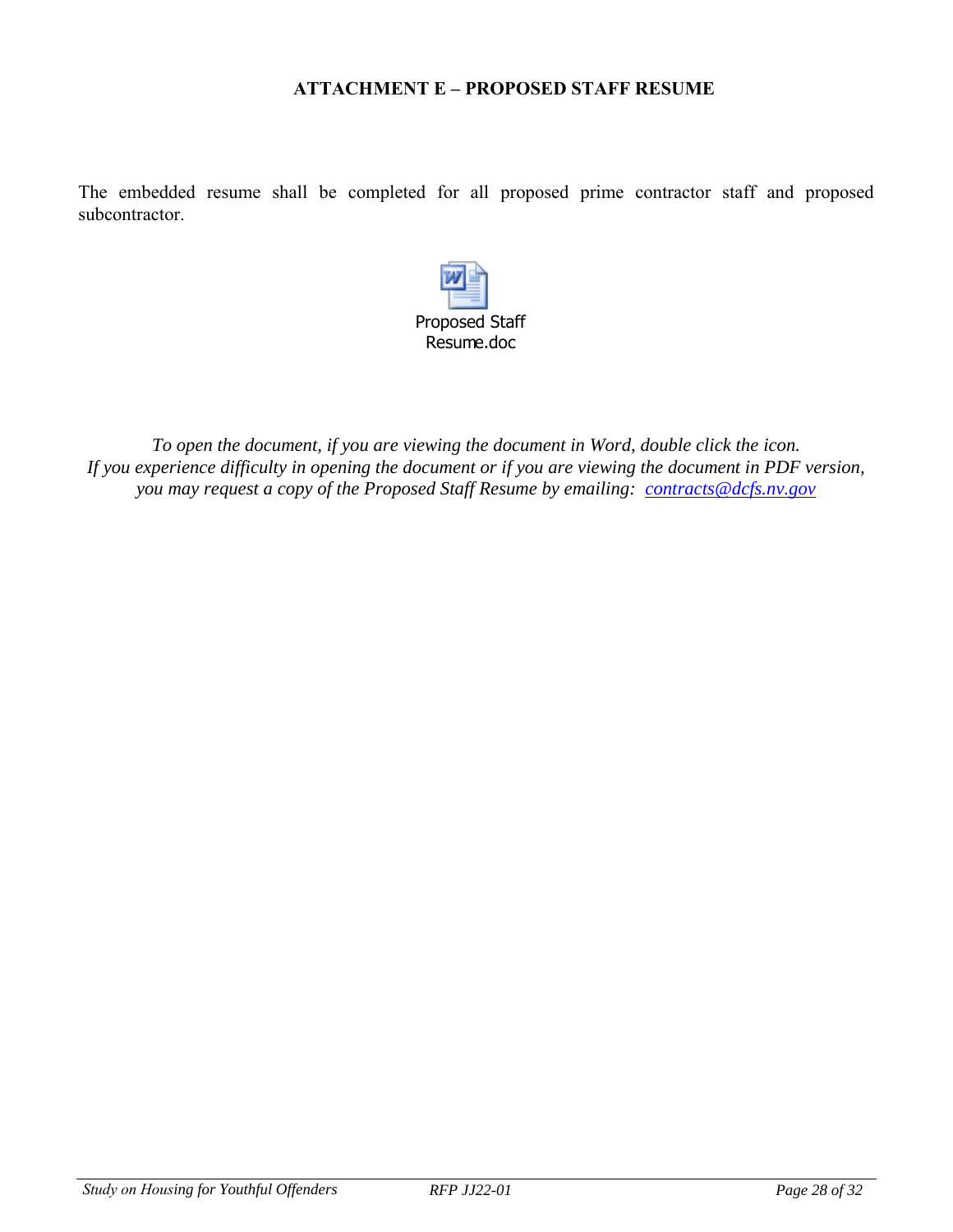## **ATTACHMENT F – COST SCHEDULE**

<span id="page-28-0"></span>Below is an example of a cost schedule. Vendors shall submit a deliverable-based quote not to exceed the appropriation for Senate Bill 356, Attachment H. It shall be all-inclusive, but is not required to be a line-item quote.

| <b>ITEM</b> | <b>DESCRIPTION</b>                                                         | COST |
|-------------|----------------------------------------------------------------------------|------|
| 3.1         | With respect to housing youthful offenders regionally                      |      |
|             | 3.1.1 Investigation                                                        |      |
|             | 3.1.2 Complexities                                                         |      |
|             | 3.1.3 Potential Cost Savings                                               |      |
|             | 3.1.4 Other issues relating to budgeting                                   |      |
|             | 3.1.5 An analysis of costs and benefits of implementing                    |      |
|             | 3.1.6 Any other issues deemed pertinent by the Department or Division      |      |
|             | Total Cost for Section 3.1                                                 |      |
| 3.2         | With respect to developing a new model relating to the housing of          |      |
|             | youthful offenders who are between a18-24 years of age                     |      |
|             | 3.2.1 Review of necessary statutory and regulatory changes                 |      |
|             | 3.2.2 Models from other states                                             |      |
|             | 3.2.3 Estimates of expected costs                                          |      |
|             | 3.2.4 Any other issues relating to budgeting                               |      |
|             | 3.2.5 An analysis of costs and benefits of proposal                        |      |
|             | 3.2.6 Any other issues deemed pertinent by the Department or Division      |      |
|             | Total Cost for Section 3.2                                                 |      |
| 3.3         | Reports of findings of study                                               |      |
|             | 3.3.1 No later than July 1, 2022, the Department or Division shall prepare |      |
|             | and submit a report of the findings of the study to the Directory of the   |      |
|             | Legislative Counsel Bureau.                                                |      |
|             | 3.3.2 Vendor shall provide a finalized report and all supporting materials |      |
|             | to the Division no later than June 1, 2022.                                |      |
|             | Total Cost for Section 3.3                                                 |      |
|             | <b>TOTAL COST FOR ENTIRE PROJECT</b>                                       |      |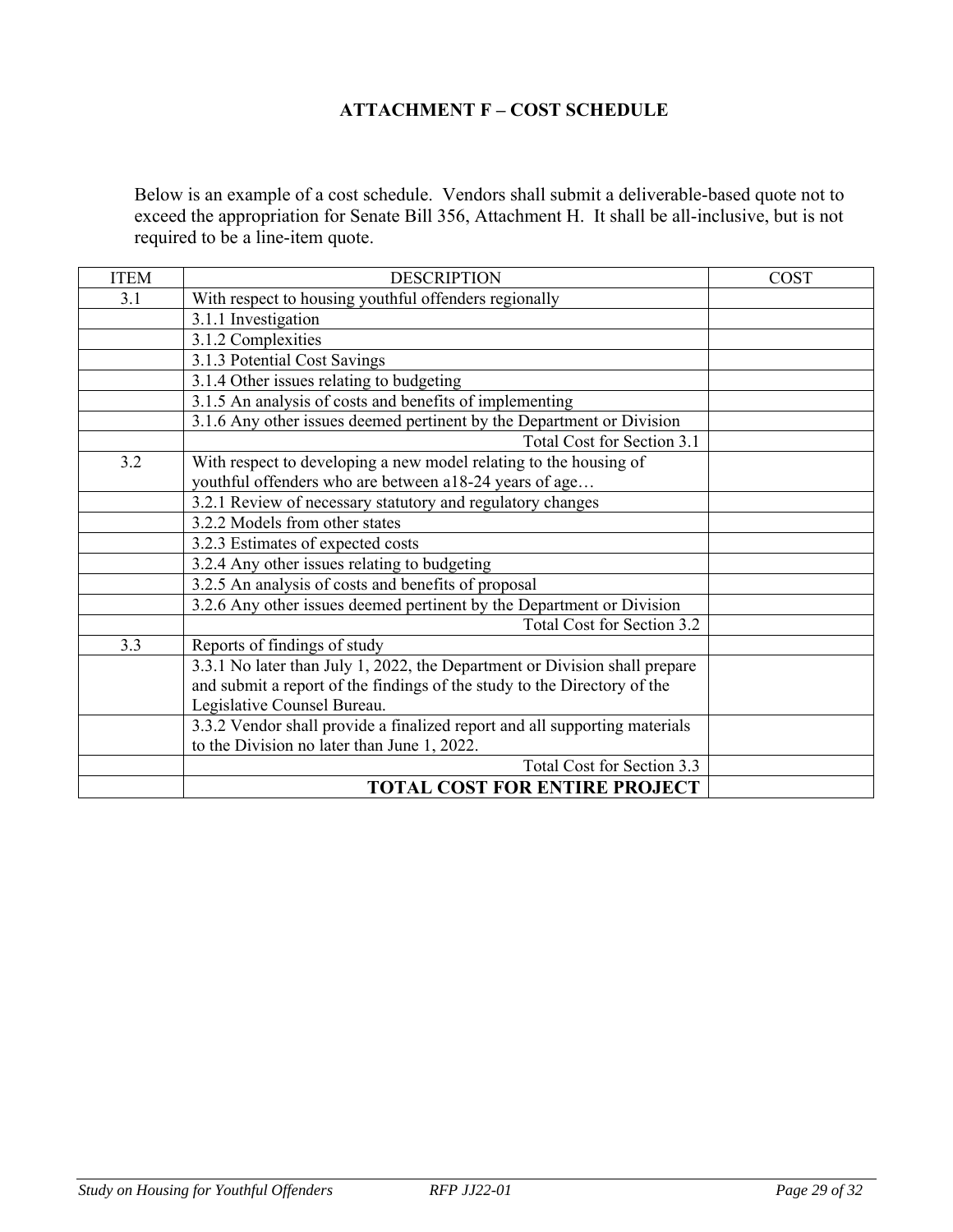#### **ATTACHMENT G – CERTIFICATION REGARDING LOBBYING**

#### <span id="page-29-0"></span>Certification for Contracts, Grants, Loans, and Cooperative Agreements

The undersigned certifies, to the best of his or her knowledge and belief, that:

- (1) No Federal appropriated funds have been paid or shall be paid, by or on behalf of the undersigned, to any person for influencing or attempting to influence an officer or employee of any agency, a Member of Congress, an officer or employee of Congress, or an employee of a Member of Congress in connection with the awarding of any Federal contract, the making of any Federal grant, the making of any Federal loan, the entering into of any cooperative agreement, and the extension, continuation, renewal, amendment, or modification of any Federal contract, grant, loan, or cooperative agreement.
- (2) If any funds other than Federally appropriated funds have been paid or shall be paid to any person for influencing or attempting to influence an officer or employee of any agency, a Member of Congress, an officer or employee of Congress, or an employee of a Member of Congress in connection with this Federal contract, grant, loan, or cooperative agreement, the undersigned shall complete and submit Standard Form-LLL, "Disclosure of Lobbying Activities," in accordance with its instructions.
- (3) The undersigned shall require that the language of this certification be included in the award documents for all sub awards at all tiers (including subcontracts, sub grants, and contracts under grants, loans, and cooperative agreements) and that all sub recipients shall certify and disclose accordingly.

This certification is a material representation of fact upon which reliance was placed when this transaction was made or entered into. Submission of this certification is a prerequisite for making or entering into this transaction imposed by section 1352, U.S. Code. Any person who fails to file the required certification shall be subject to a civil penalty of not less than \$10,000 and not more than \$100,000 for each such failure.

By:

Signature of Official Authorized to Sign Application Date

For:

Vendor Name

Project Title

**This document shall be submitted in Section IV of vendor's technical proposal**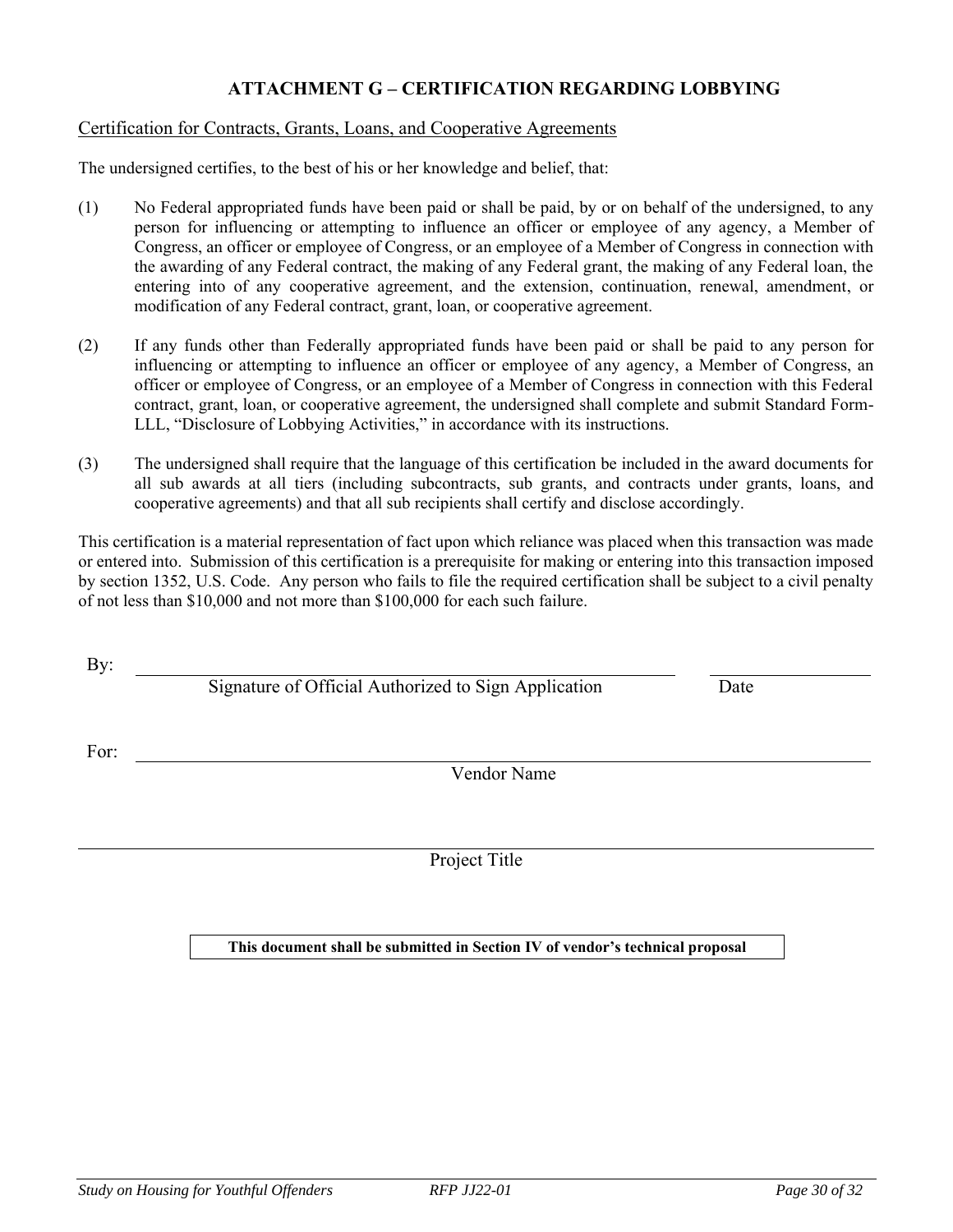#### **ATTACHMENT H – SENATE BILL NO. 356**

<span id="page-30-0"></span>The embedded Senate Bill is for informational purposes only and does not need to be returned with the response packet.

 $p$ <sub>D</sub> SB356\_EN.pdf

*To open the document, if you are viewing the document in Word, double click the icon. If you experience difficulty in opening the document or if you are viewing the document in PDF version, you may request a copy of Senate Bill 356 by emailing: [contracts@dcfs.nv.gov](mailto:contracts@dcfs.nv.gov)*